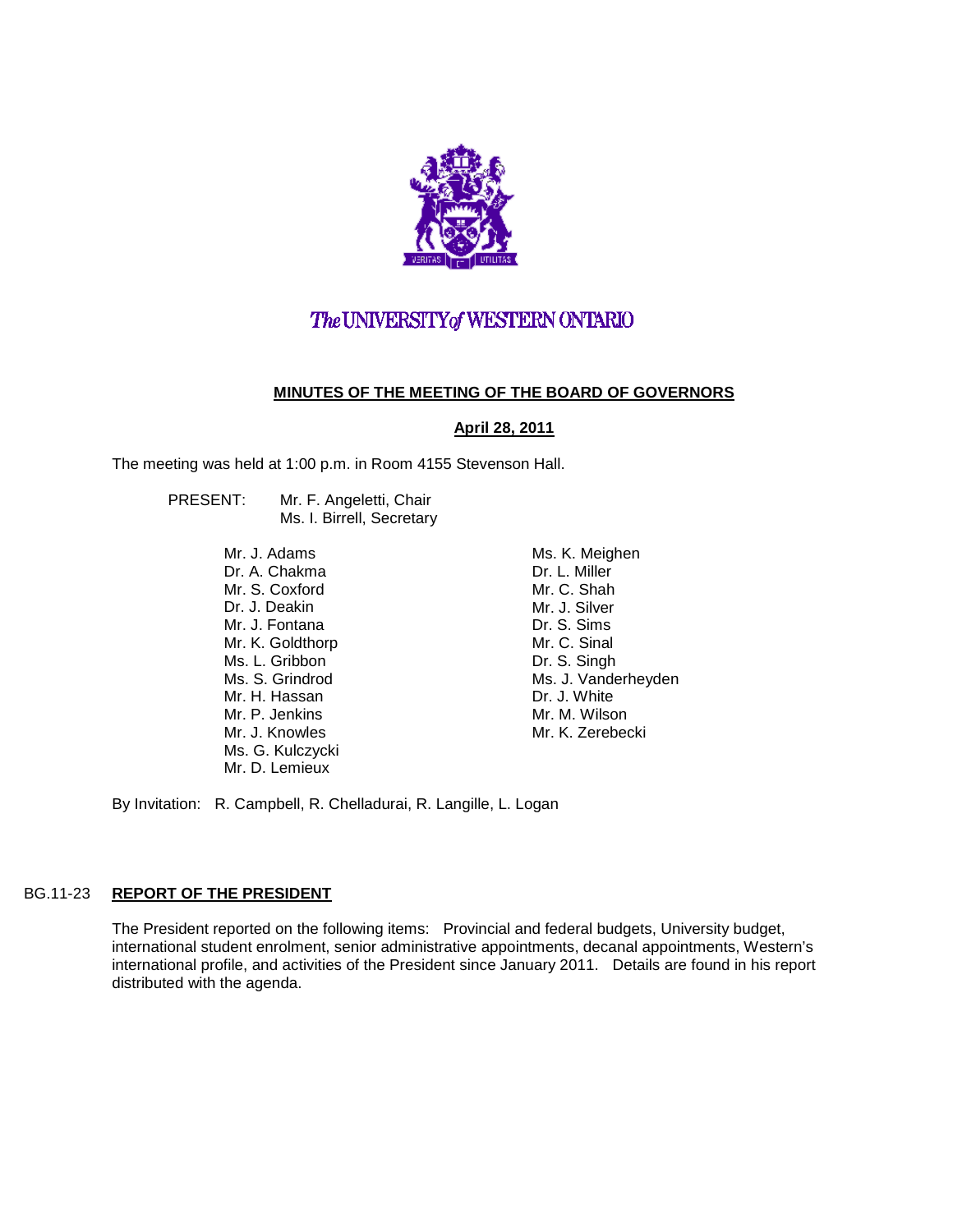#### BG.11-24 **UNANIMOUS CONSENT AGENDA** [Appendix I]

It was moved by J. White, seconded by K. Zerebecki,

That the 19 items listed in Appendix 1 be approved and/or received for information by the Board of Governors by unanimous consent.

CARRIED

#### BG.11-25 **Minutes of the Previous Meeting**

The minutes of the meeting of January 17, 2011 (open session) were approved as circulated.

### **REPORT OF THE PROPERTY & FINANCE COMMITTEE** [Appendix II]

#### BG11-26 **Operating and Capital Budgets and Tuition Fees**

It was moved by K. Zerebecki, seconded by D. Lemieux,

That the Board of Governors approve the 2011-12 University Operating and Capital Budgets, and the proposed Program Specific Fees and Other Supplemental Fees for 2011-12, detailed in Annex 1.

Ms. Kulczycki, Vice-President (Resources and Operations), presented the 2011-12 University Operating and Capital Budget. Overhead slides used to highlight her presentation are attached to these minutes as [Appendix](#page-5-0) 1.

J. Fontana noted that the increase in funding for initiatives related to international enrolment growth seemed modest. He predicted that a six percent increase in funding would lead to a six percent growth in enrolment for this group. At some point, the University should be thinking about a ten percent growth for this sector of students; this is an area in which the City is interested in partnering with the University to achieve mutual goals. J. Deakin explained that at the time of the double cohort, the University had deliberately cut back on its efforts to recruit international students in favour of accommodating the increased number of Ontario students looking for places. The University is now in a rebuilding phase with respect to its administrative resources for recruiting and supporting international students. A Chakma added that it is necessary to grow strategically and be sure that international students who are admitted to Western can be supported appropriately.

The vote was taken on the motion. The motion was carried.

#### BG.11-27 **Student Fee-Funded Units, Ancillaries and Academic Support Units**

It was moved by K. Zerebecki, seconded by S. Grindrod,

That the Board of Governors approve the 2011-12 budgets for Student Fee Funded Units, Ancillaries, and Academic Support Units summarized in the report entitled "Student Fee Funded Units, Ancillaries, Academic Support Units, and Associated Companies, detailed in Annex 3, Table 1.

#### CARRIED

### BG.11-28 **Student Organization Fees 2011-12**

The Tables referenced in the motion below are in the report entitled "Student Fee Funded Units, Ancillaries, Academic Support Units, and Associated Companies" (Annex 3).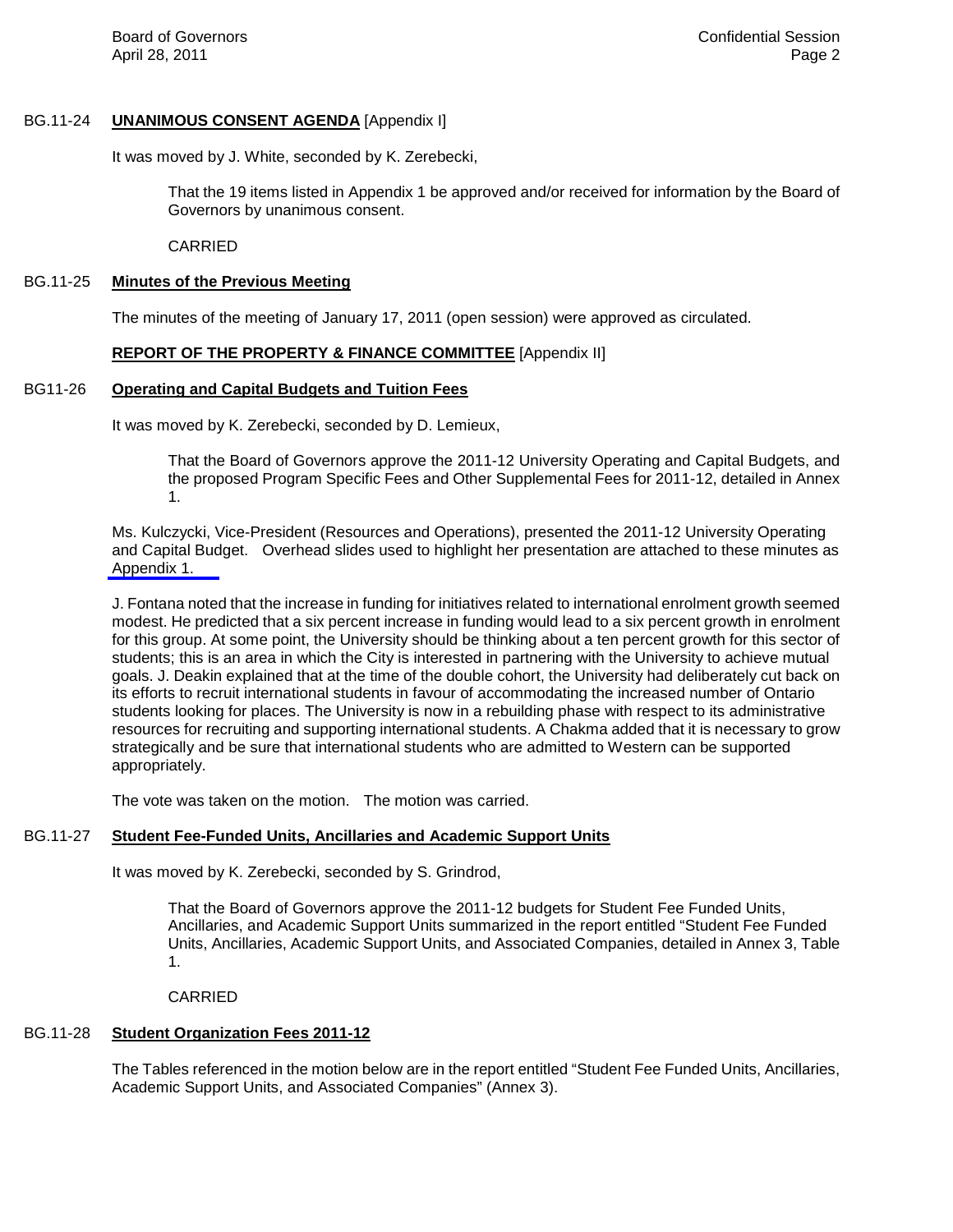It was moved by K. Zerebecki, seconded by S. Grindrod,

That the organization fees for the University Students' Council for 2011-12 shown in Table 2 (full-time undergraduates) and Table 3 (part-time undergraduates) be approved, as requested by the USC.

That the organization fees for the Society of Graduate Students shown in Table 2 (full-time graduate students – three terms) and Table 3 (part-time graduate students), be approved as requested by SOGS.

That the organization fees for the Honors Business Administration Association for 2011-12 shown in Table 2, note (c) be approved, as requested by the HBAA.

CARRIED

#### BG.11-29 **Annual Report and Recommendations of the Student Services Committee**

It was moved by K. Zerebecki, seconded by S. Grindrod,

That the ancillary fees collected by the University be those detailed in Annex 4, Table 1, as recommended by the Student Services Committee.

CARRIED

#### BG.11-30 **Information Items Reported by the Property & Finance Committee**

The Report of the Property & Finance Committee, detailed in Appendix II, contained the following items that were received for information by unanimous consent:

- Investment Committee Membership
- Investment Committee Report
- Richard H. McLaren Visiting Professorship in Business Law
- Quarterly Operating Budget Report
- Quarterly Ratio Report on Non-Endowed Funds
- Scholarships/Awards/Prizes

#### **REPORT OF THE SENIOR OPERATIONS COMMITTEE** [Appendix III]

#### BG.11-31 **MAPP Policy Review – Policies to be Delegated to the President**

It was moved by F. Angeletti, seconded by P. Jenkins,

That the Administrative Policies and Procedures listed in Appendix III, Annex 1 be delegated to the authority of the President for review and amendment or discontinuation as appropriate.

CARRIED

### BG.11-32 **Information Items Reported by the Senior Operations Committee**

The Report of the Senior Operations Committee, detailed in Appendix III, contained the following items that were received for information by unanimous consent: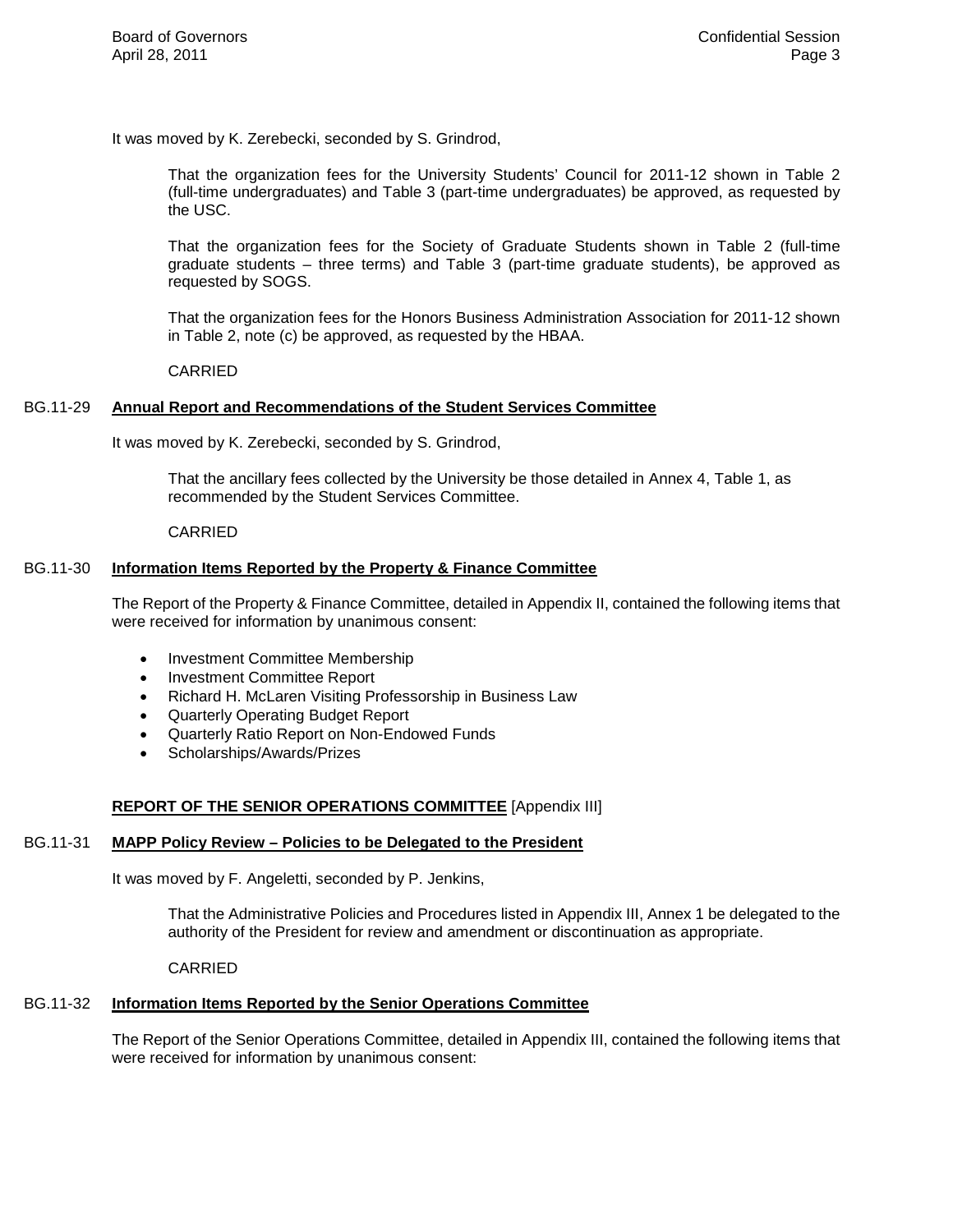- Decanal Appointments
- Appointment to the Fundraising and Donor Relations Committee

### **REPORT OF THE FUNDRAISING AND DONOR RELATIONS COMMITTEE** [Appendix IV]

#### BG.11-33 **Information Items Reported by the Fundraising and Donor Relations Committee**

The Report of the Fundraising and Donor Relations Committee, detailed in Appendix IV, contained the following items that were received for information by unanimous consent:

- Fund Raising Results to March 31, 2011
- Imagine Canada Designation

### **REPORT OF THE AUDIT COMMITTEE** [Appendix V]

#### BG.11-34 **Information Item Reported by the Audit Committee**

The Report of the Audit Committee, detailed in Appendix V, contained the following item that was received for information by unanimous consent:

• Internal Audit Charter

### **ITEMS REFERRED BY SENATE** [Appendix VI]

#### BG.11-35 **Information Items on Consent Referred by Senate**

Appendix VI, Items Referred by Senate, contained the following items that were received for information by unanimous consent:

- Revisions to MAPP 2.10 Definitions of Types of Awards for Graduate Students
- 2011-12 University Operating and Capital Budgets
- Spring 2011 Honorary Degree Recipients
- Fall 2011 Entrance Standards for Undergraduate First-Year Admissions

\_\_\_\_\_\_\_\_\_\_\_\_\_\_\_\_\_\_\_\_\_\_\_\_\_ \_\_\_\_\_\_\_\_\_\_\_\_\_\_\_\_\_\_\_\_\_\_\_\_

- Five-Year Enrolment Projections
- Vice-Provost's Report on Faculty Recruitment and Retention
- Excellence in Teaching Award Winners for 2010-11
- Reports of the Academic Colleague

The meeting adjourned to the confidential session.

F. Angeletti **I. Birrell** Chair Secretary Secretary Chair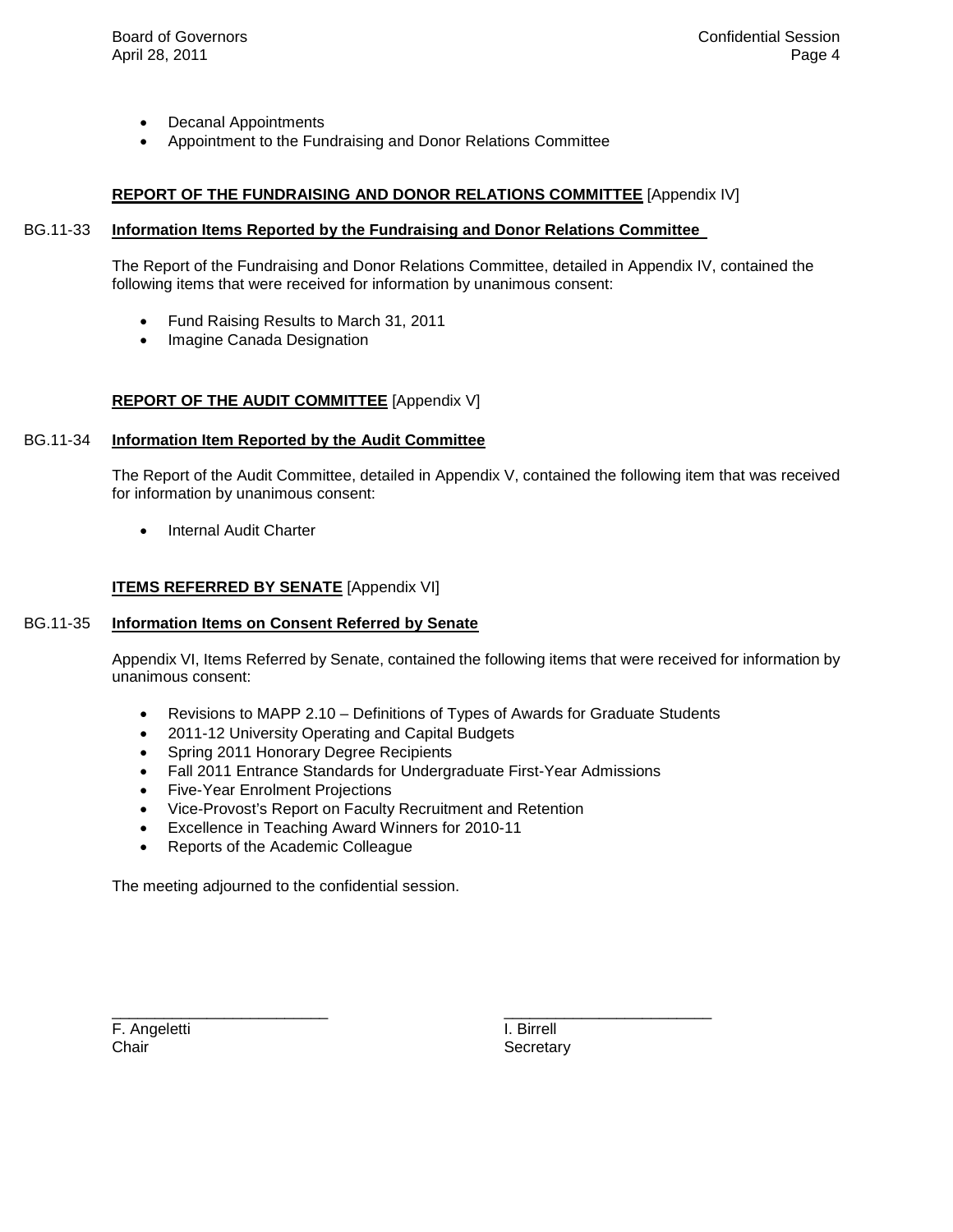Board of Governors **Confidential Session** April 28, 2011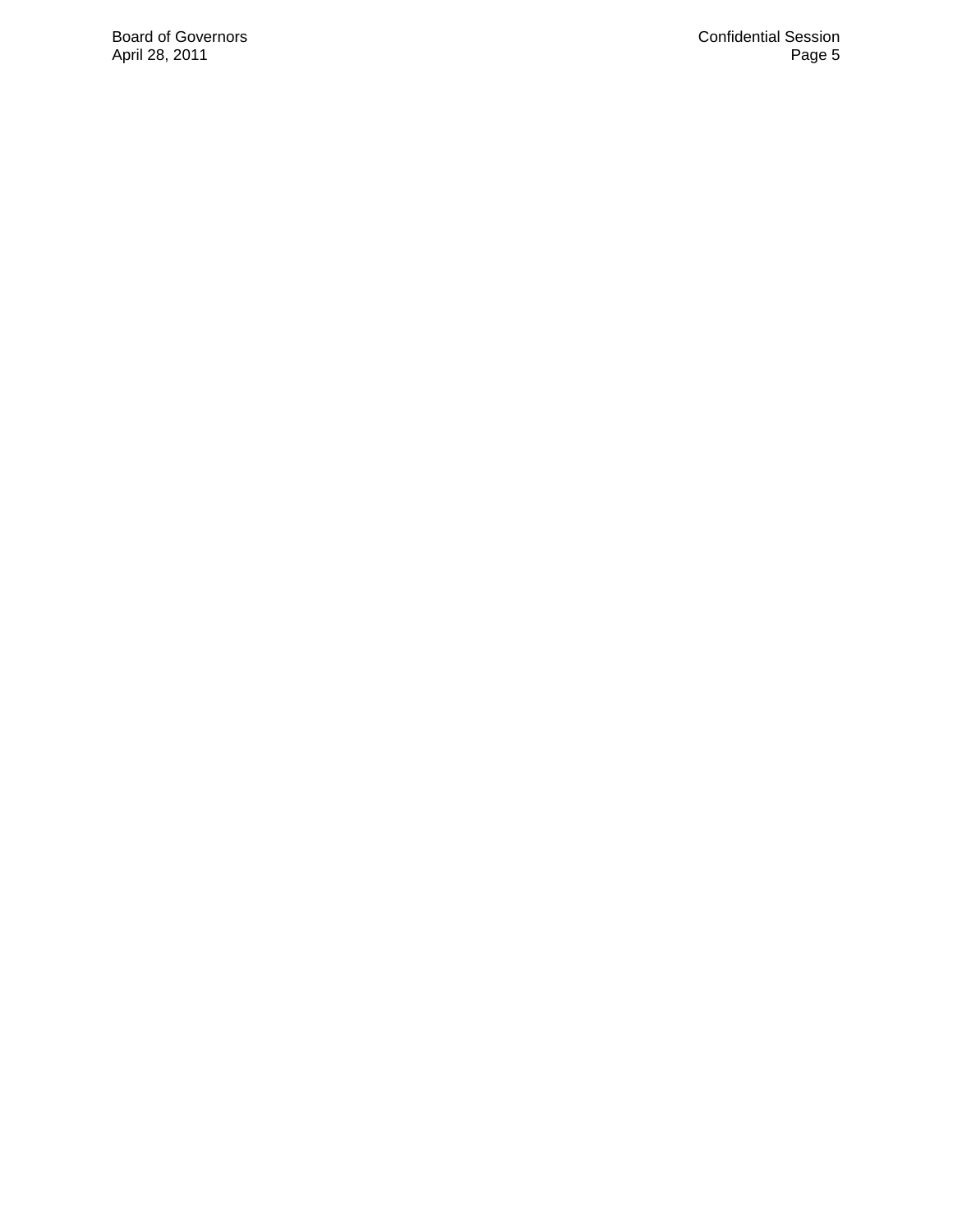### <span id="page-5-0"></span>*The University of Western Ontario*

## 2011-12 Operating and Capital Budgets

Board of Governors April 28, 2011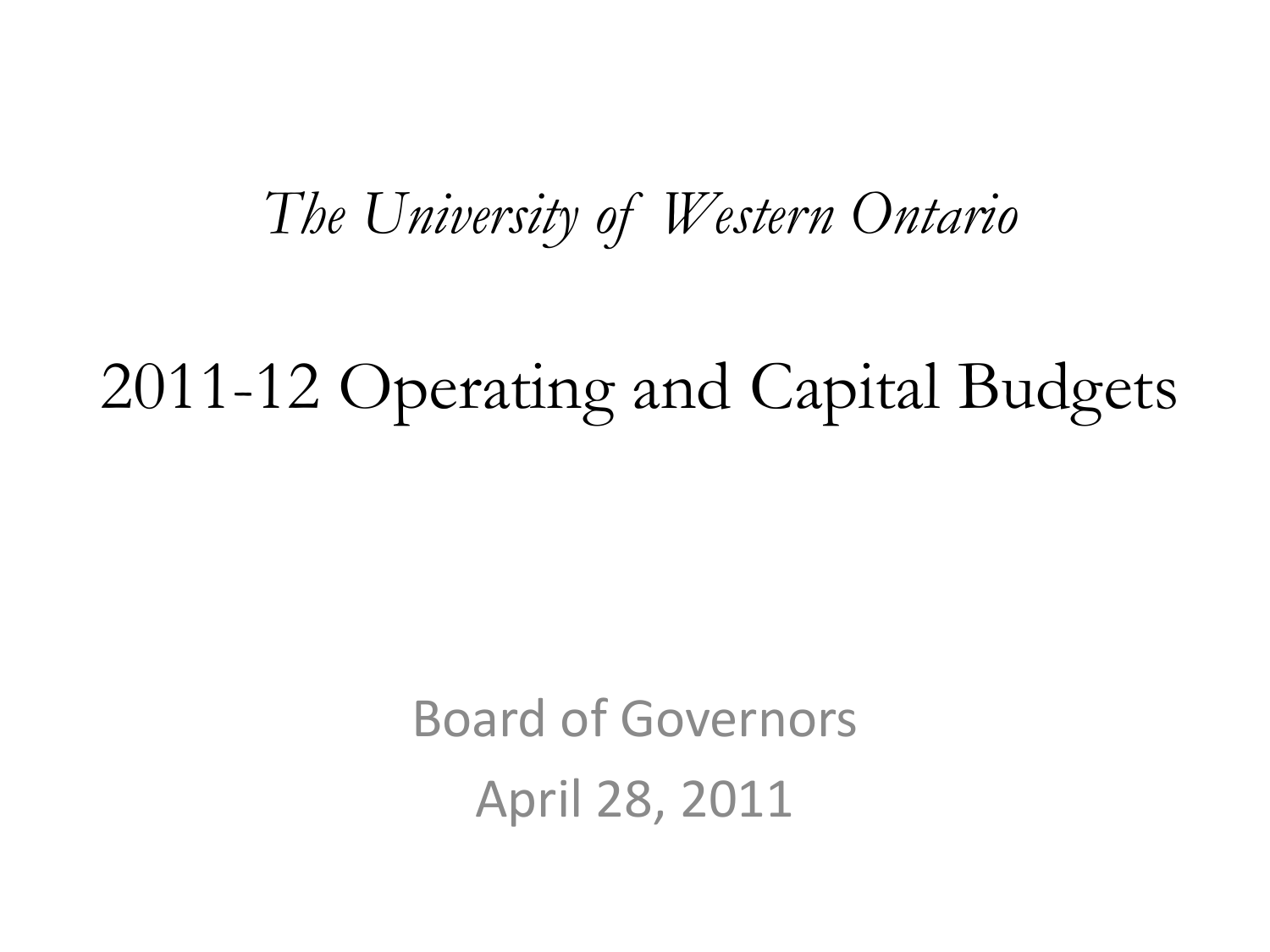## Context/Background

- Starting New 4-Year Plan: 2011-12 to 2014-15
- Planning Priorities are based on the Update to our Strategic Plan
- *Reaching Higher* has ended
- Provincial Election in the Fall of 2011
	- "Access to PSE" is a priority for the Major Parties
- GTA Enrolment Pressure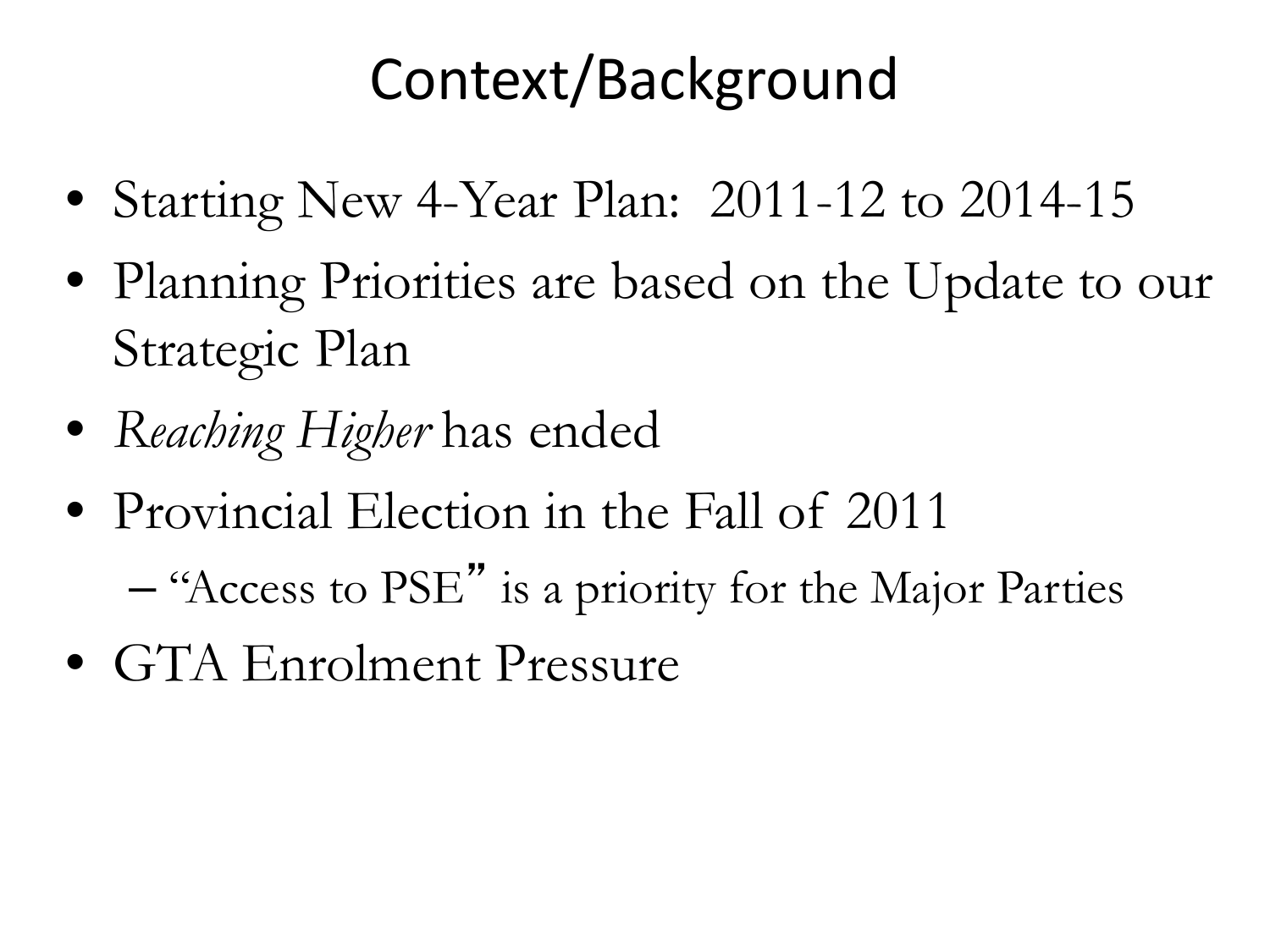## Operating Revenues for the Next 4 Years

- Enrolment Growth is Key to Add'l Revenues – Undergraduate (Domestic/Int'l) and Graduate
- Government Grants
	- Undergraduate growth funding expected to continue
	- We expect to achieve Govt Grad Allocations in 2011-12
- Tuition Fees
	- Domestic Tuition last year of framework
	- International Tuition Increases planned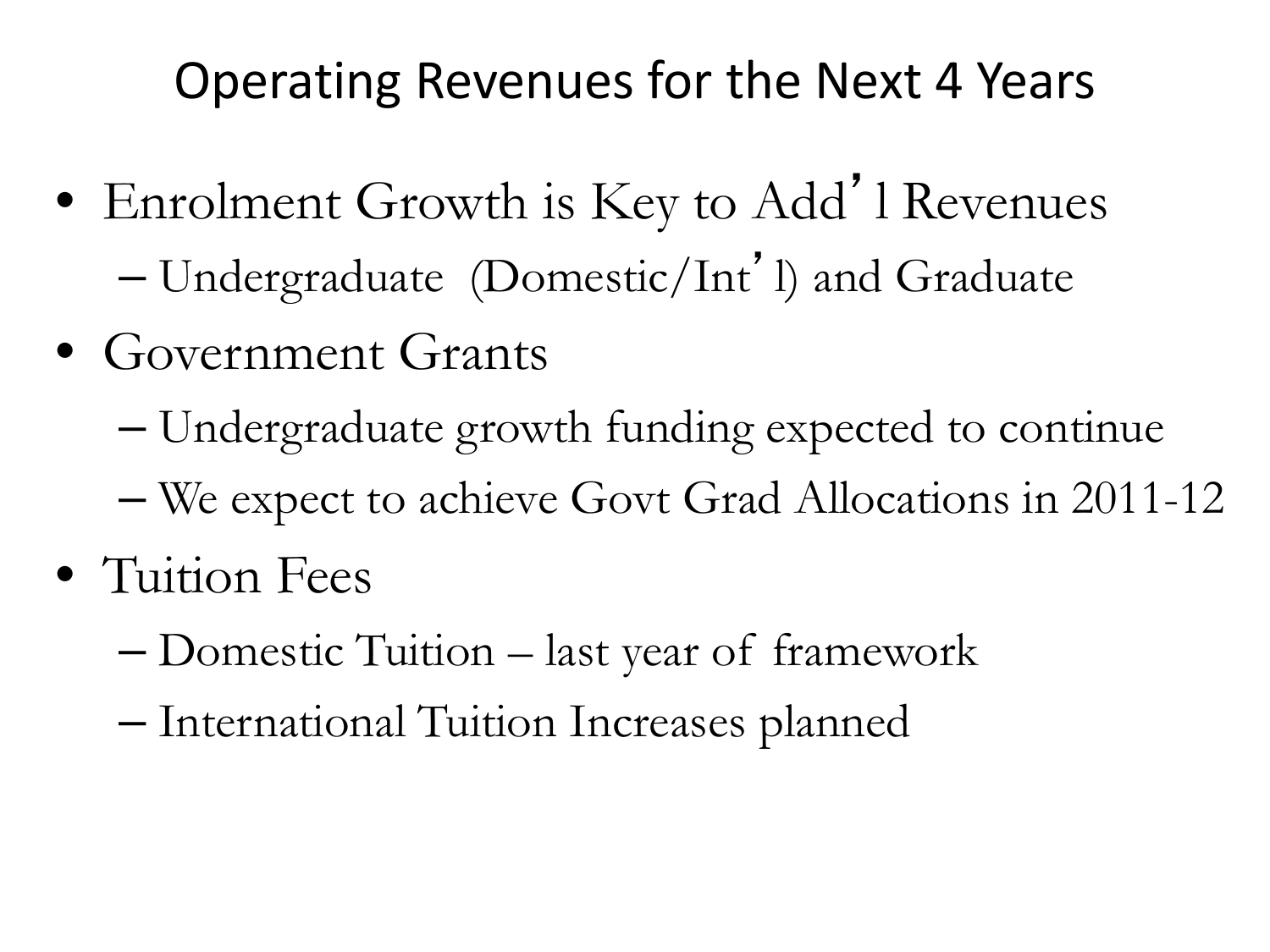### Total Constituent FTE Enrolment (Full-Time plus Part-time FTEs)

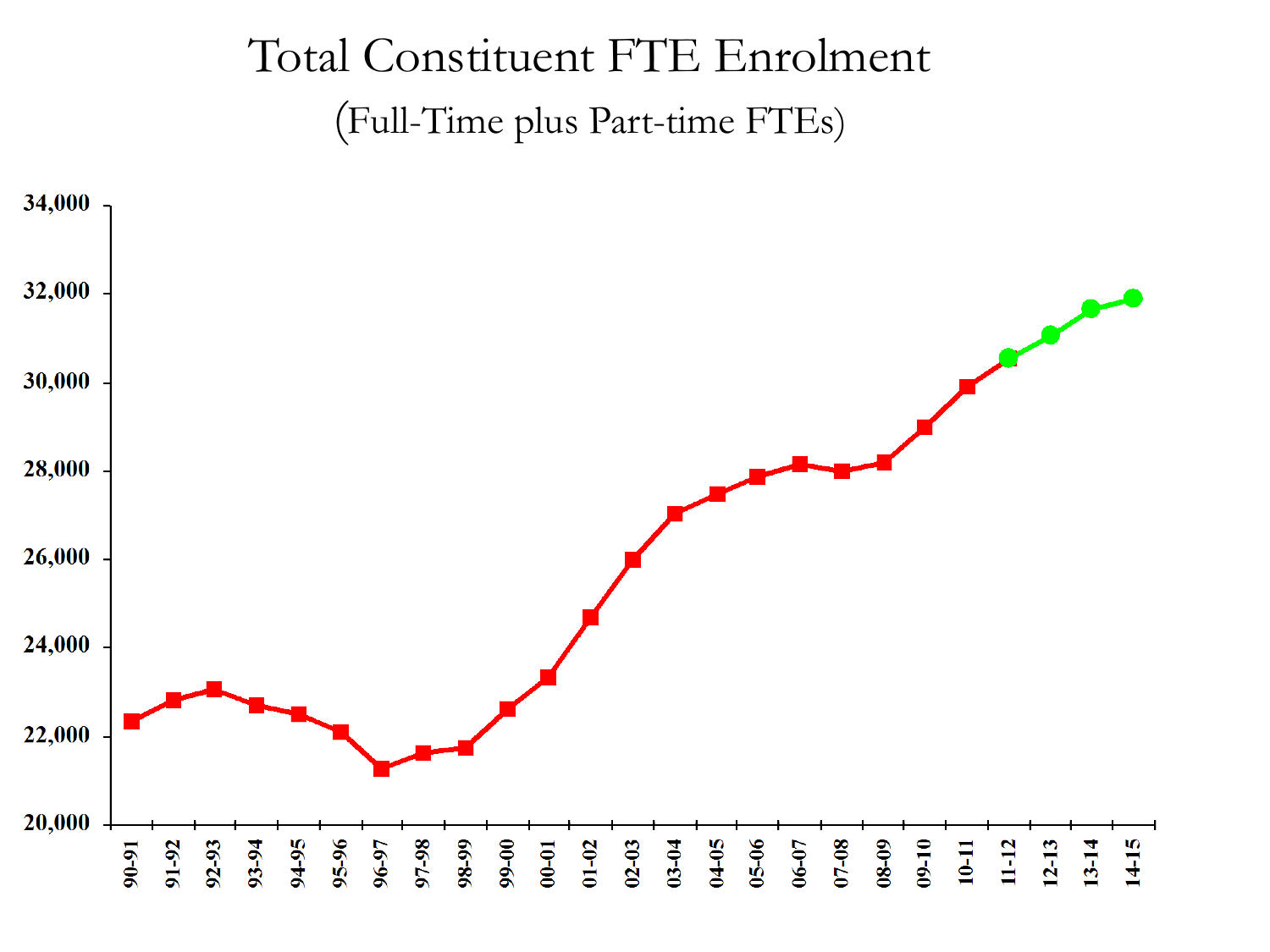### Full-Time Constituent Undergraduate Enrolment

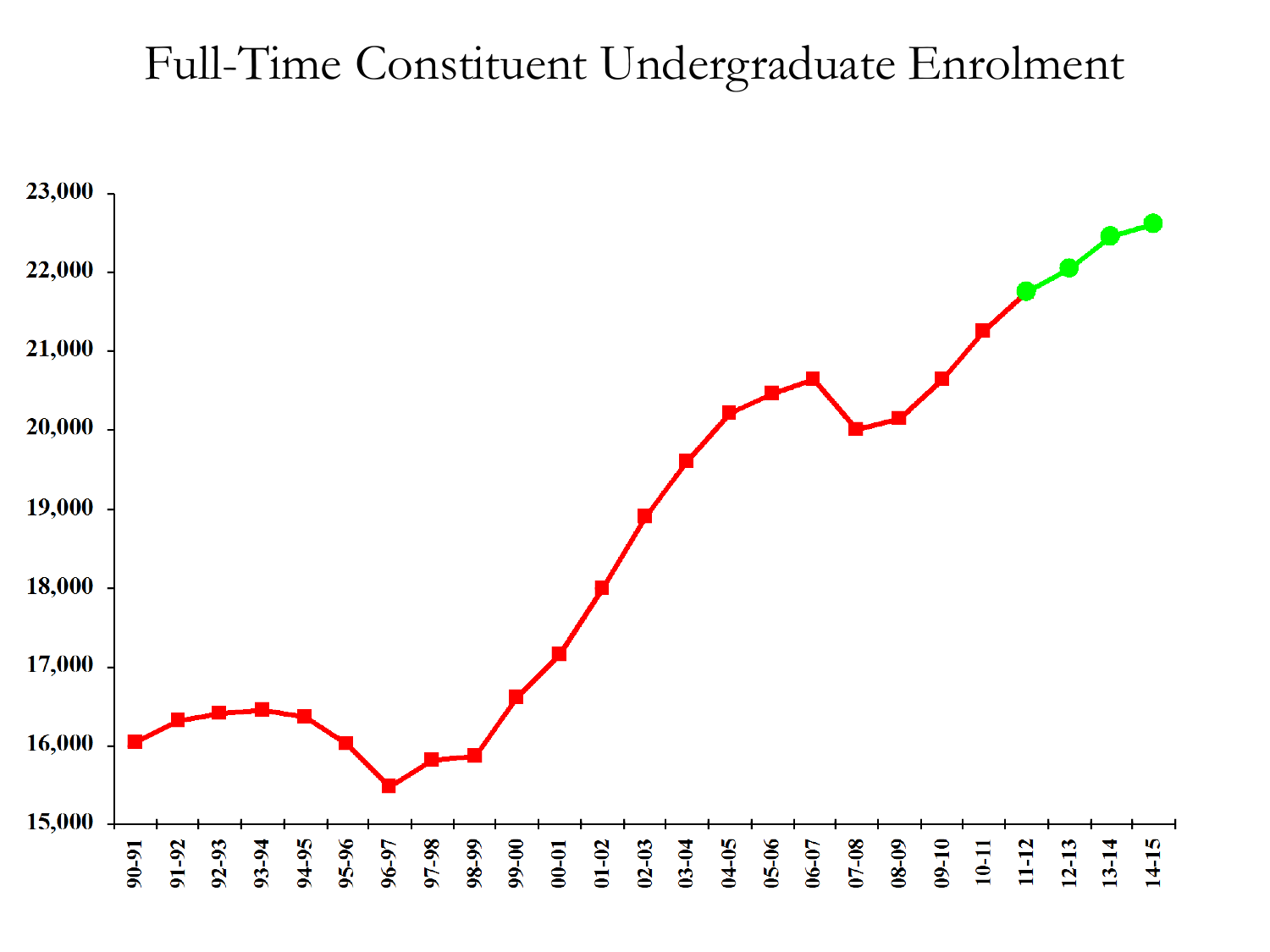### Full-Time Constituent Graduate Enrolment

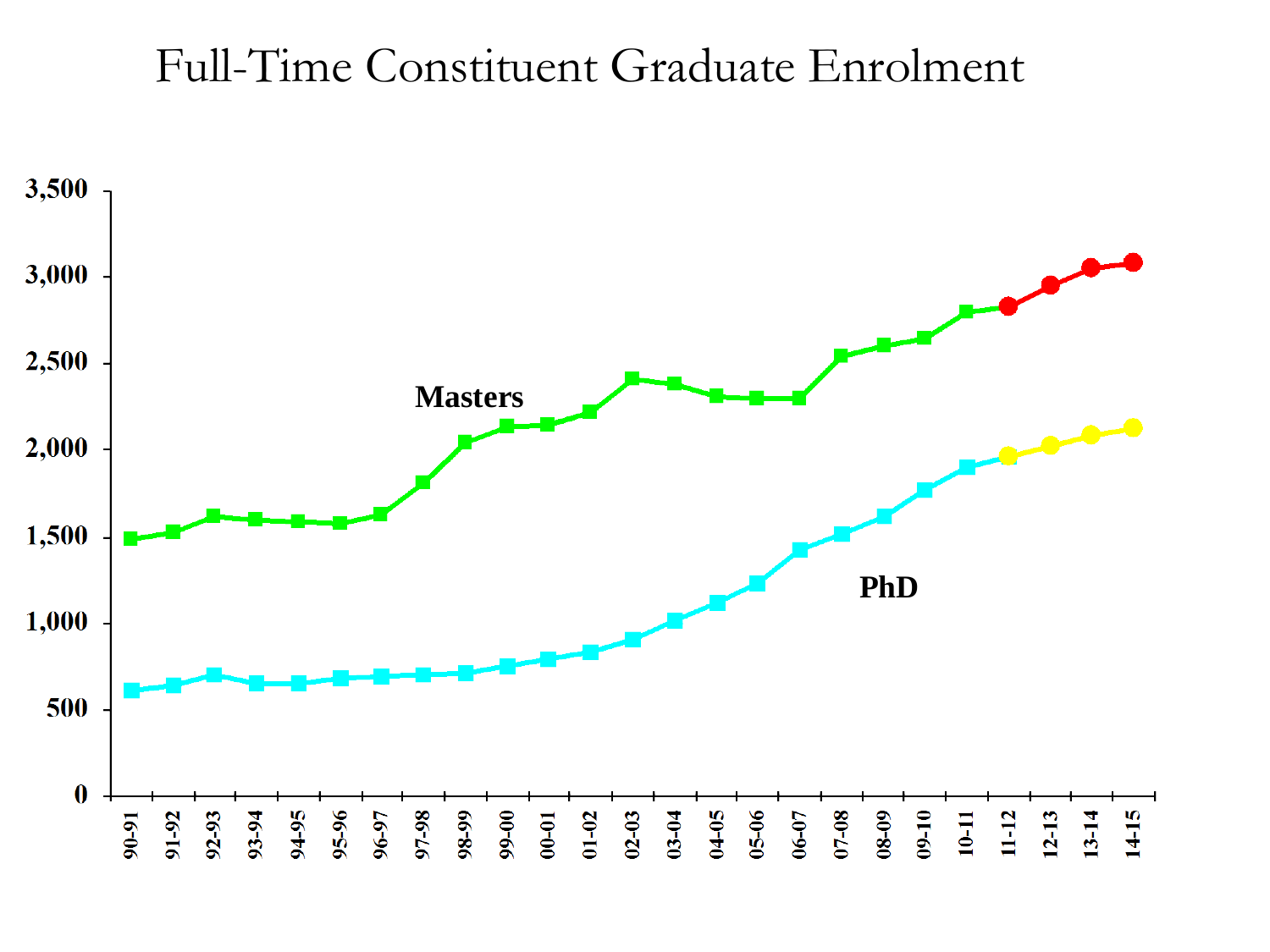### Operating Revenues (\$M)

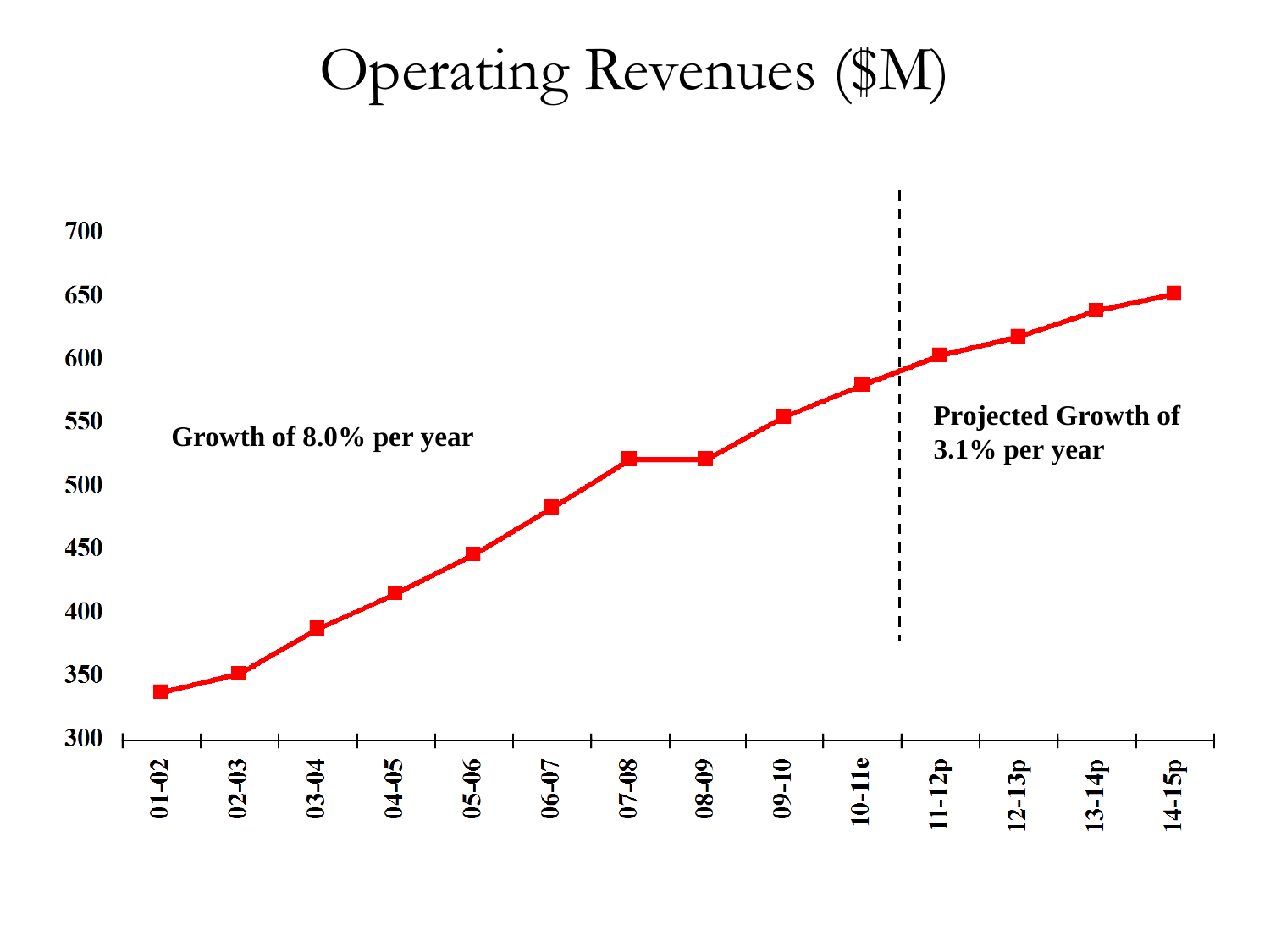New Initiatives and Priorities

### **Enrolment Expansion and Associated Resources**

- Undergraduate Enrolment Expansion
	- First-year class for the 4 years: 4800/4800/4900/4900 ■ Of this, International students: 250/300/350/400
- Graduate Expansion Continues
	- Additional 506 students (or 10.8%)
- New Revenue-sharing Mechanism for Faculties
	- 40% for undergraduate enrolments
	- 40% for non-research masters programs
	- 85% for research masters and Ph.D. programs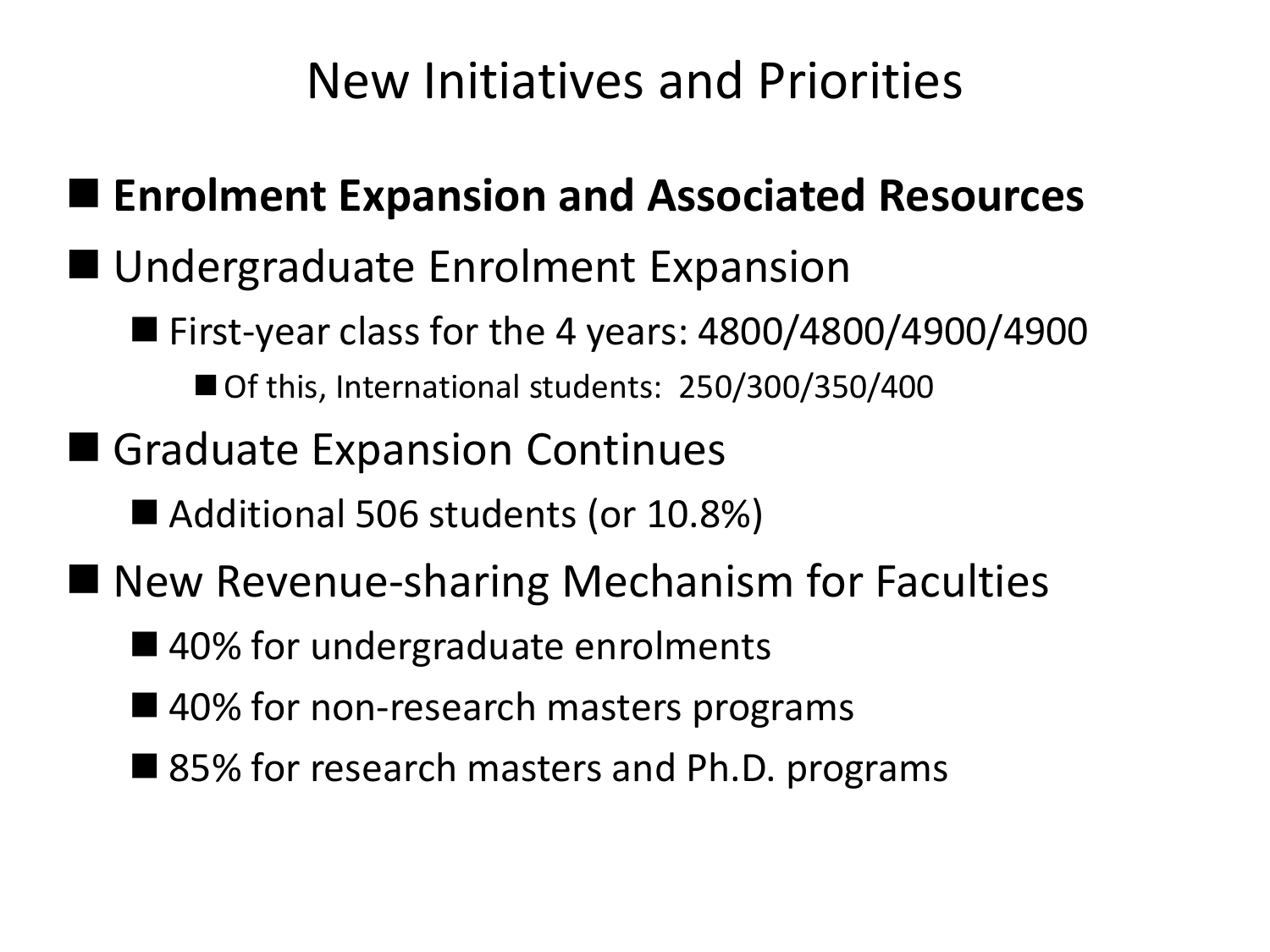### New Initiatives and Priorities

• **Internationalization – Expansion of Academic Programs and Student Experiences**

• \$500K in base funds set aside in this budget as part of the Support Unit Priority Fund (SUPF)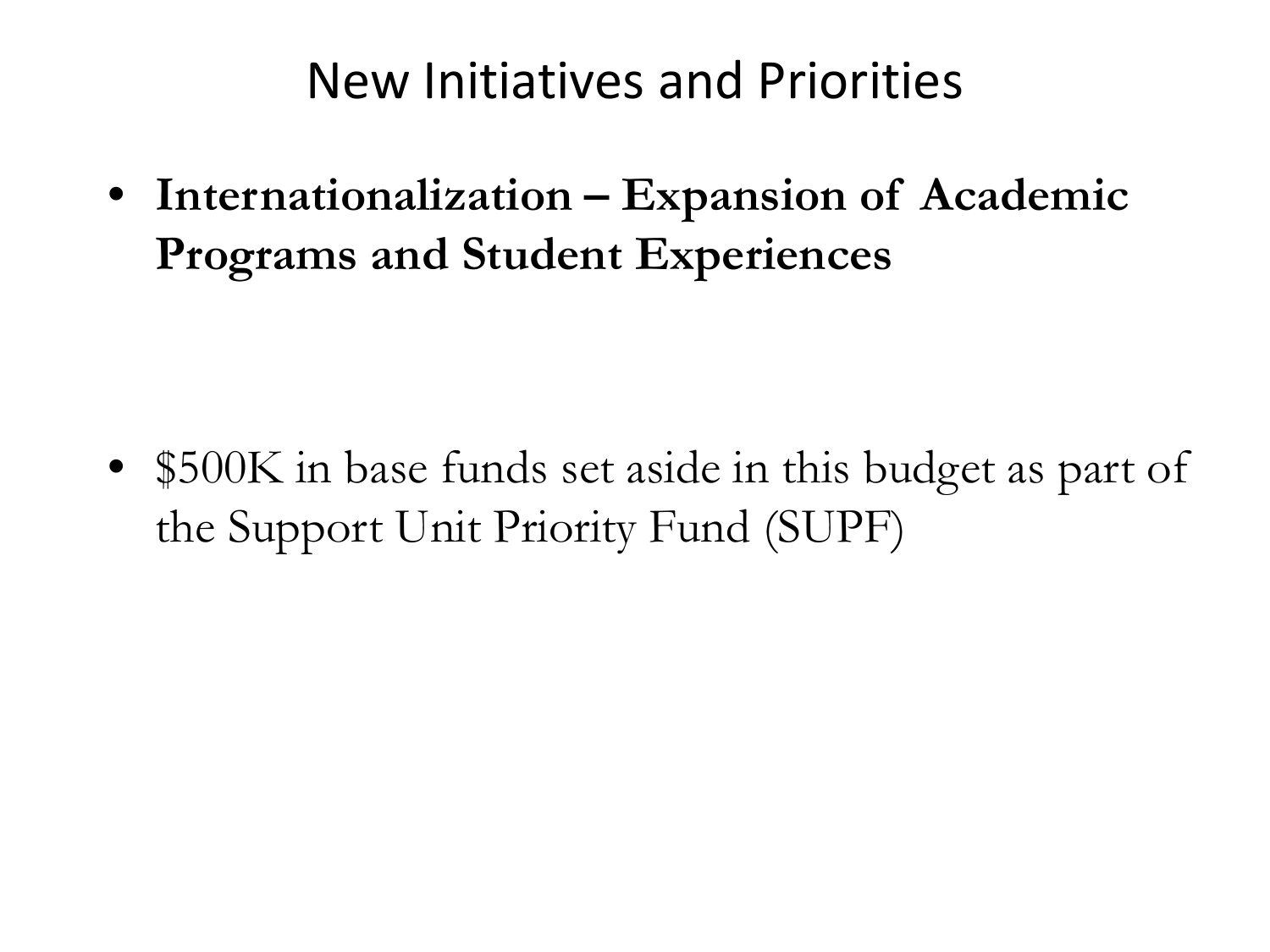### 2009-10 Full-Time Undergraduate Enrolments Percentage International Students

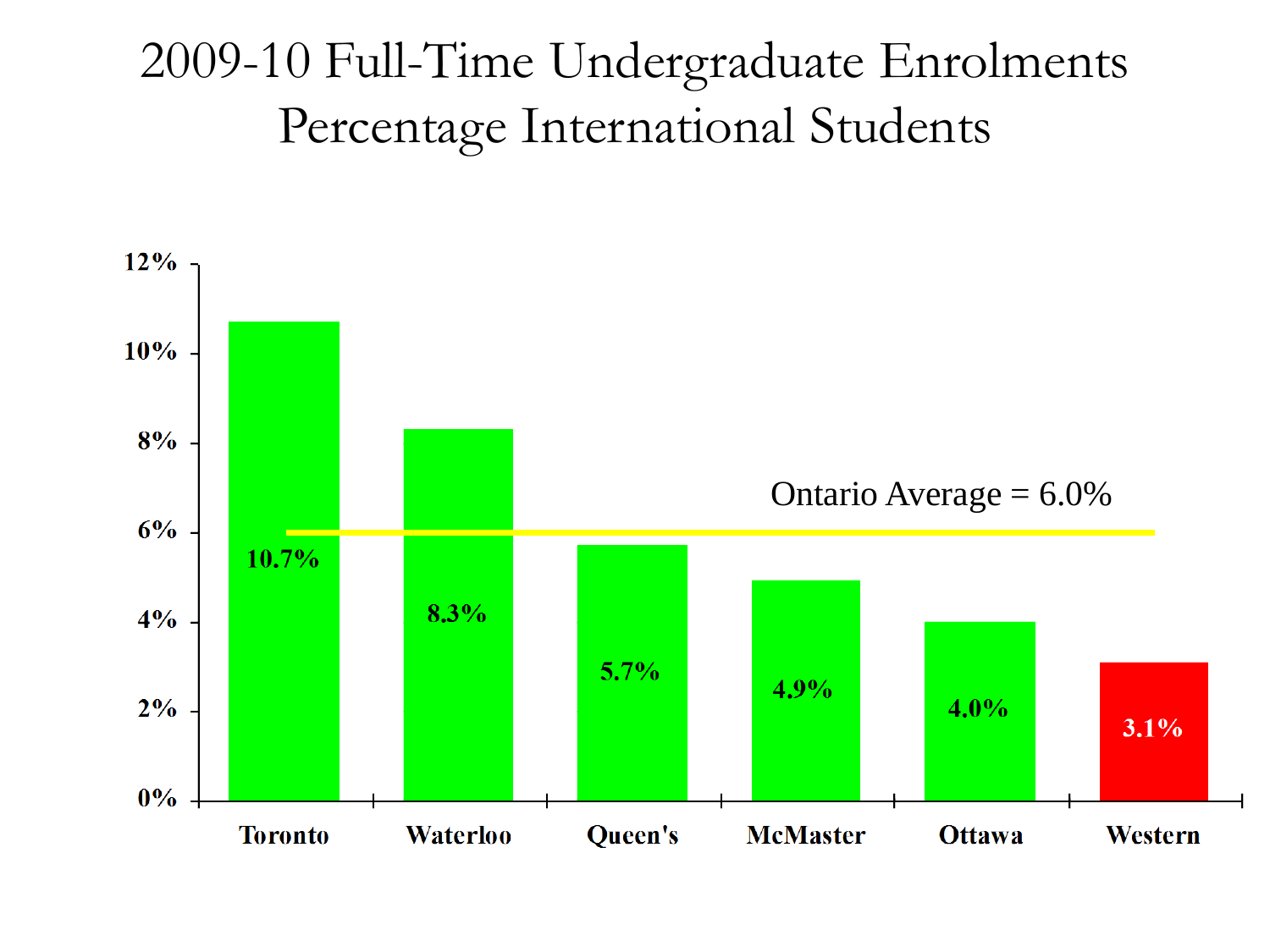### New Initiatives and Priorities

- **Enhancing Western**'**s Research Profile**
- Provost and Vice-President (Research) are developing programs/mechanisms to:
	- Establish new or strengthen existing research clusters
	- Attract and retain internationally-recognized scholars
	- Plan and design international visits, exchanges, and conferences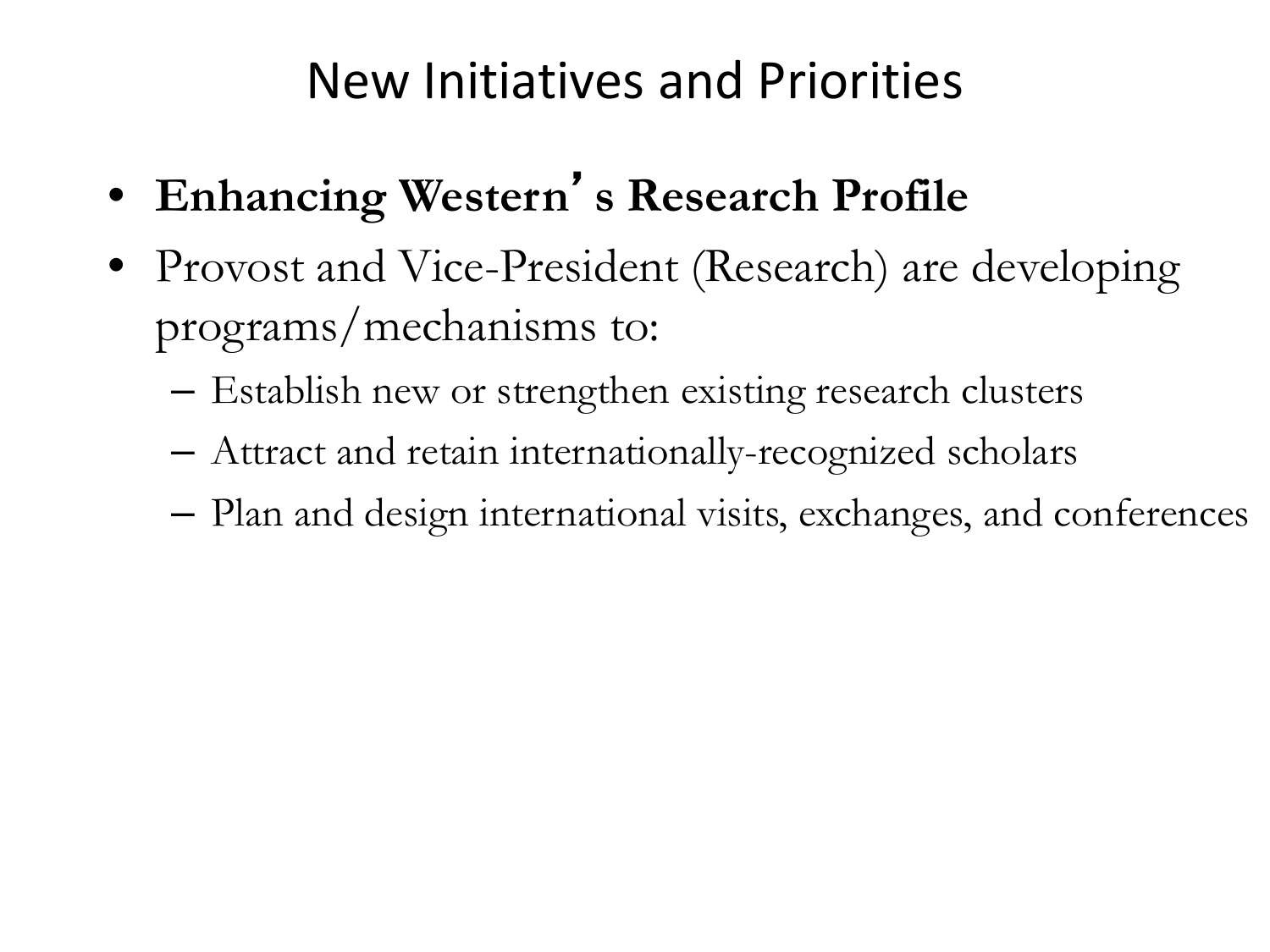New Initiatives and Priorities

- **Support for our Fundraising Campaign**
	- Recommending \$11.5M in One-time Funds (matching program)
- **Long-Range Space Planning**
	- Our long-range space plan is supported by our Capital Budget, which includes borrowing through a debenture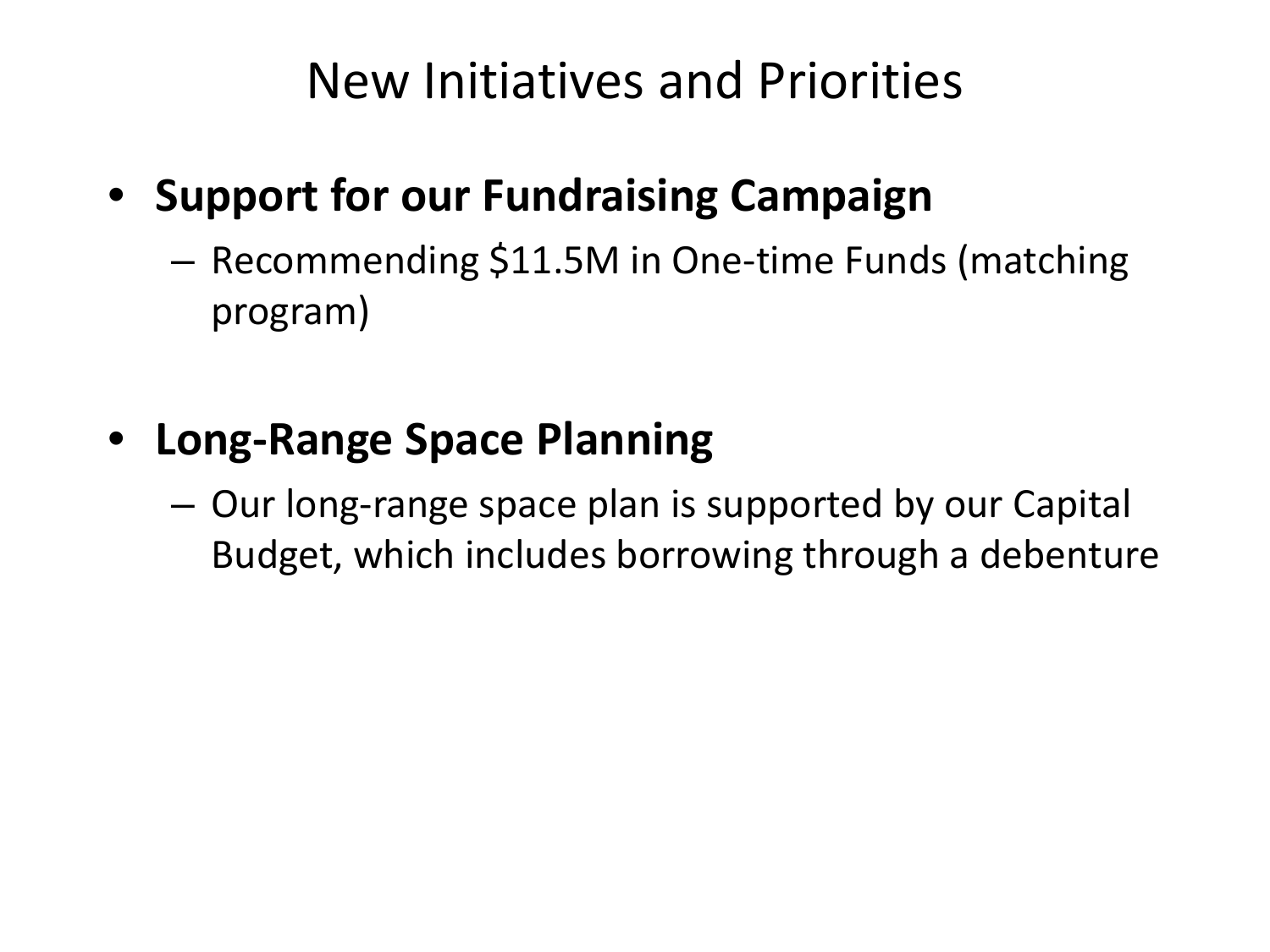Summary of the 2011-12 Operating Budget (Table 2)

Revenue Forecast = \$604.1M  $\blacksquare$  Increase of 3.9% over 2010-11

 $\blacksquare$  Expenditures = \$602.0M  $\blacksquare$  Increase of 3.2% over 2010-11

 $\blacksquare$  In-Year Surplus = \$2.0M

■Operating Reserve Forecast = \$31.9M ■ To be used (i.e. spent down) as part of 4-year plan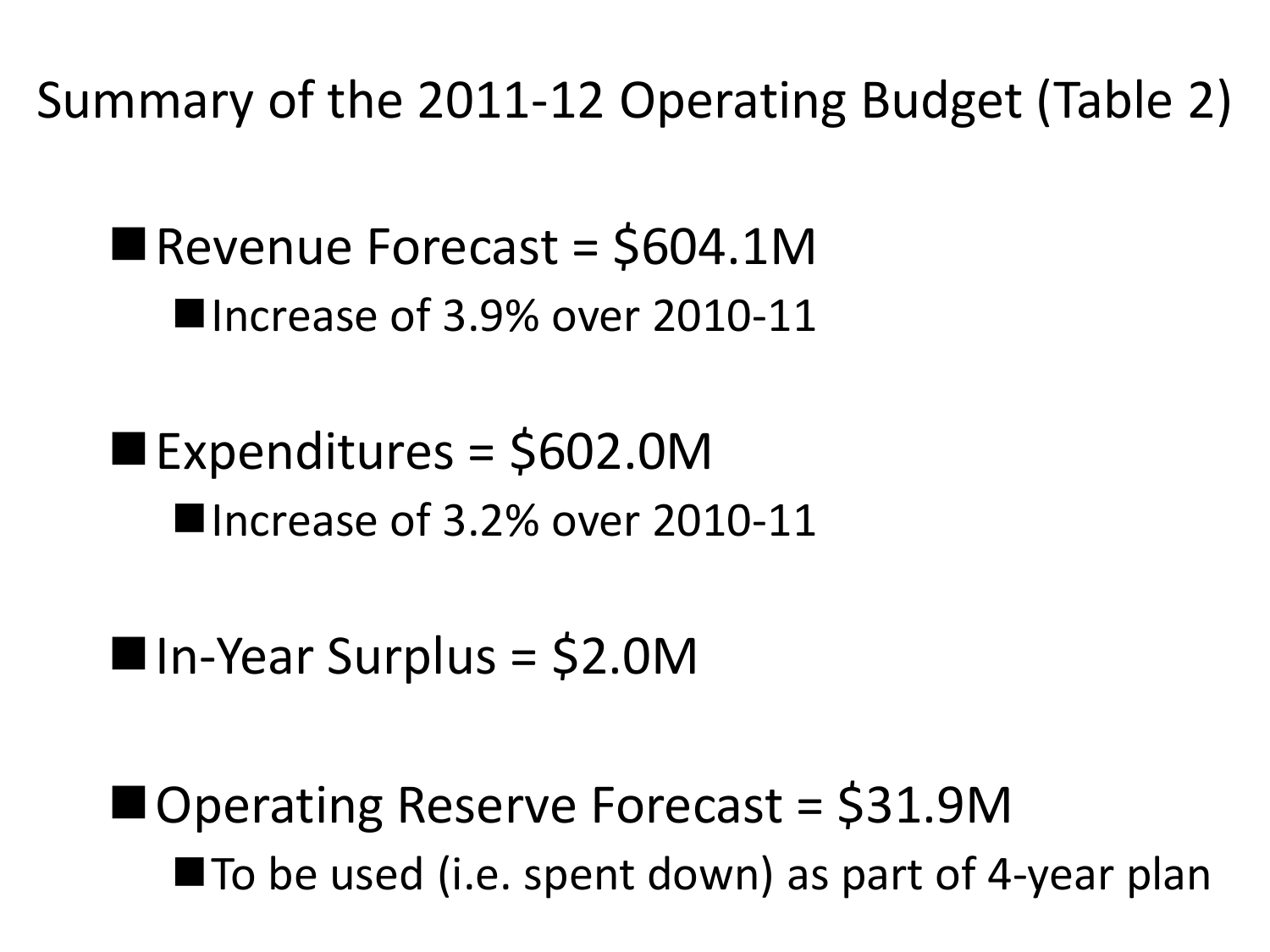## 2011-12 Operating Revenues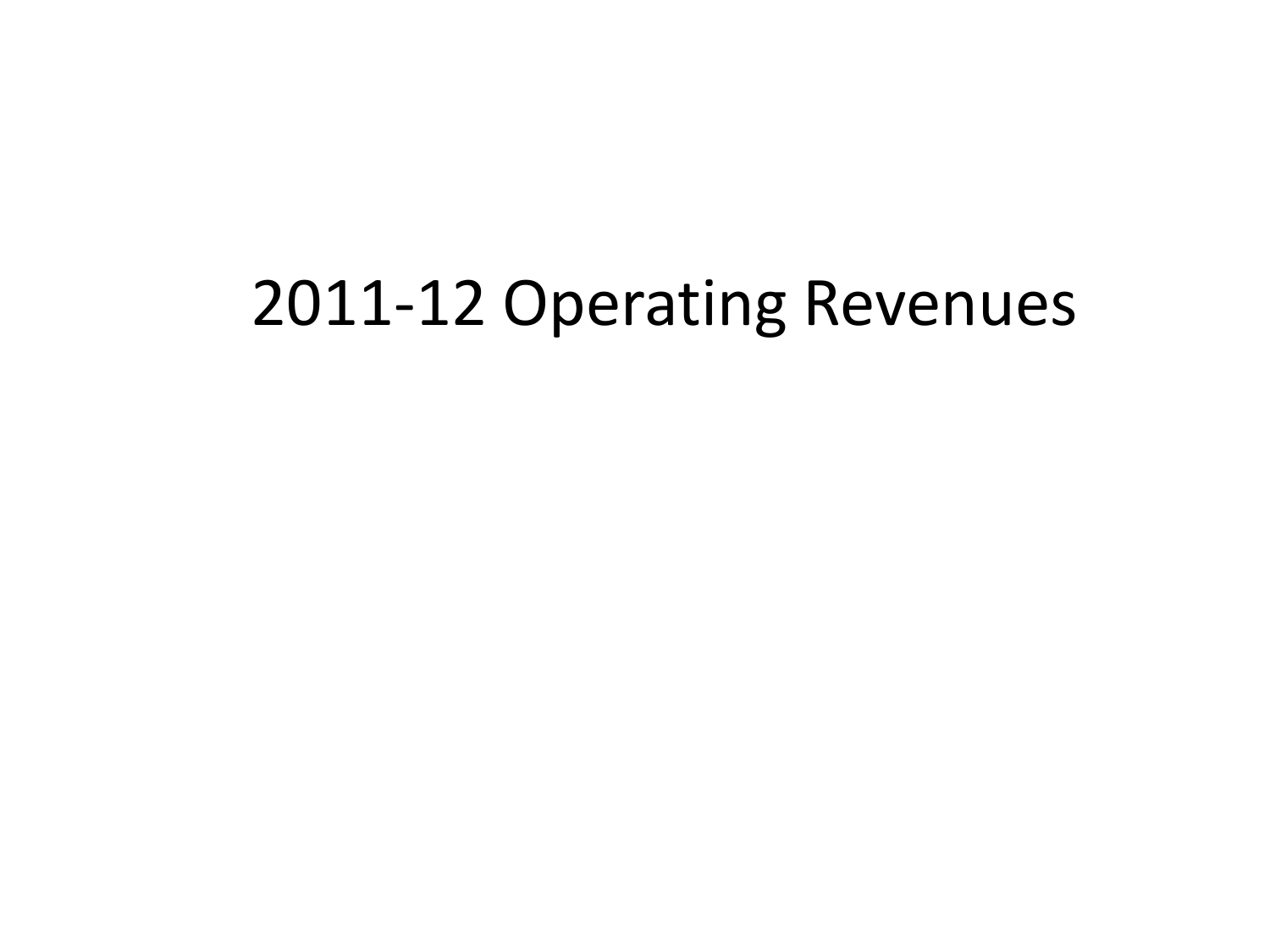# 2011-12 Operating Revenues (Table 3)

- Government Grants
	- Add'l \$2.3M for undergraduate enrolment growth
	- Add'l \$1.5M for graduate expansion
	- Add'l \$1.3M for targeted program expansion in Medicine and Nursing
- Tuition Fees
	- Current framework for domestic students continues in 2011-12
	- International tuition increases -- in order to move us closer to the levels at sister institutions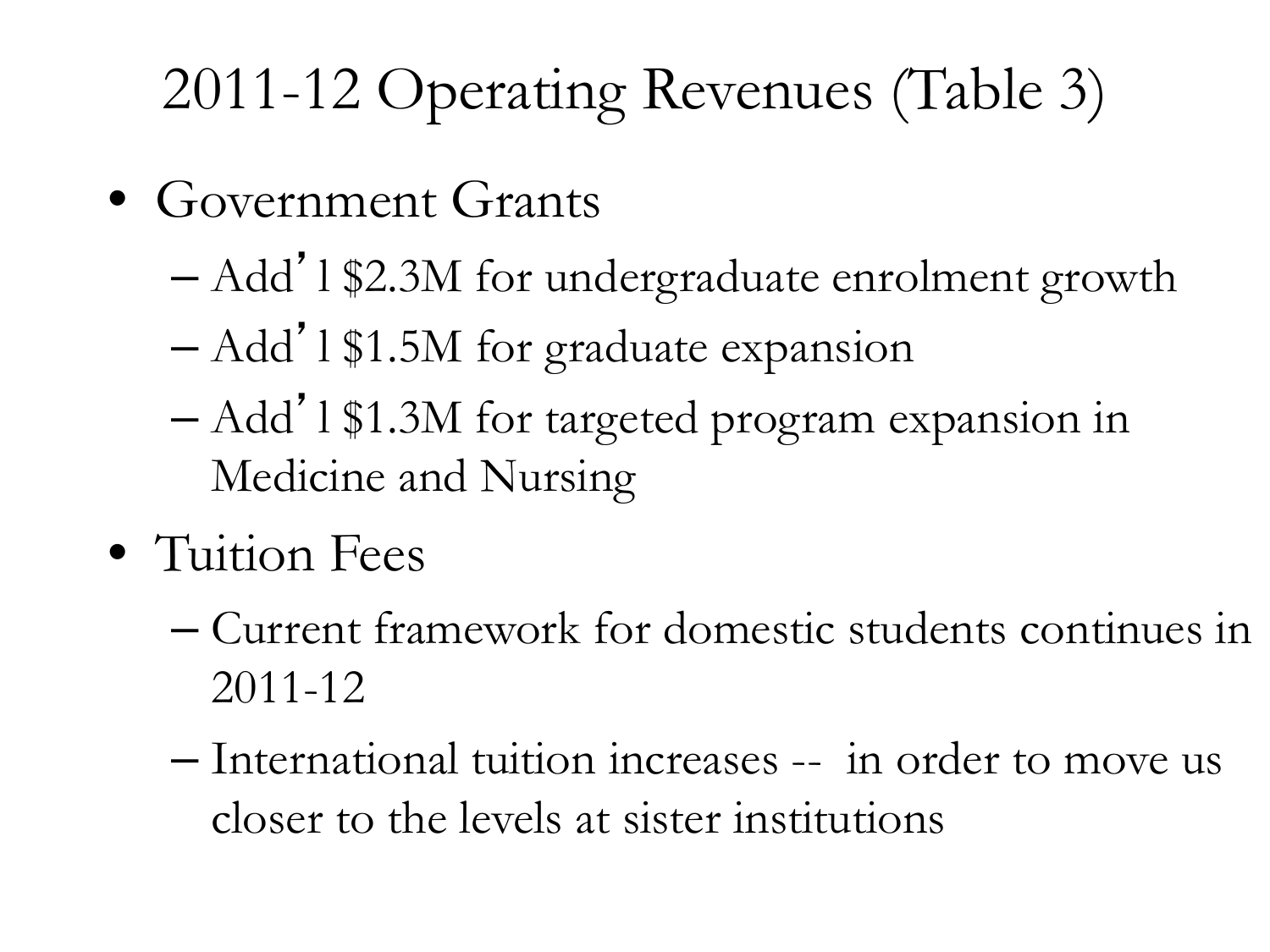### 2010-11 International Tuition Undergraduate Arts

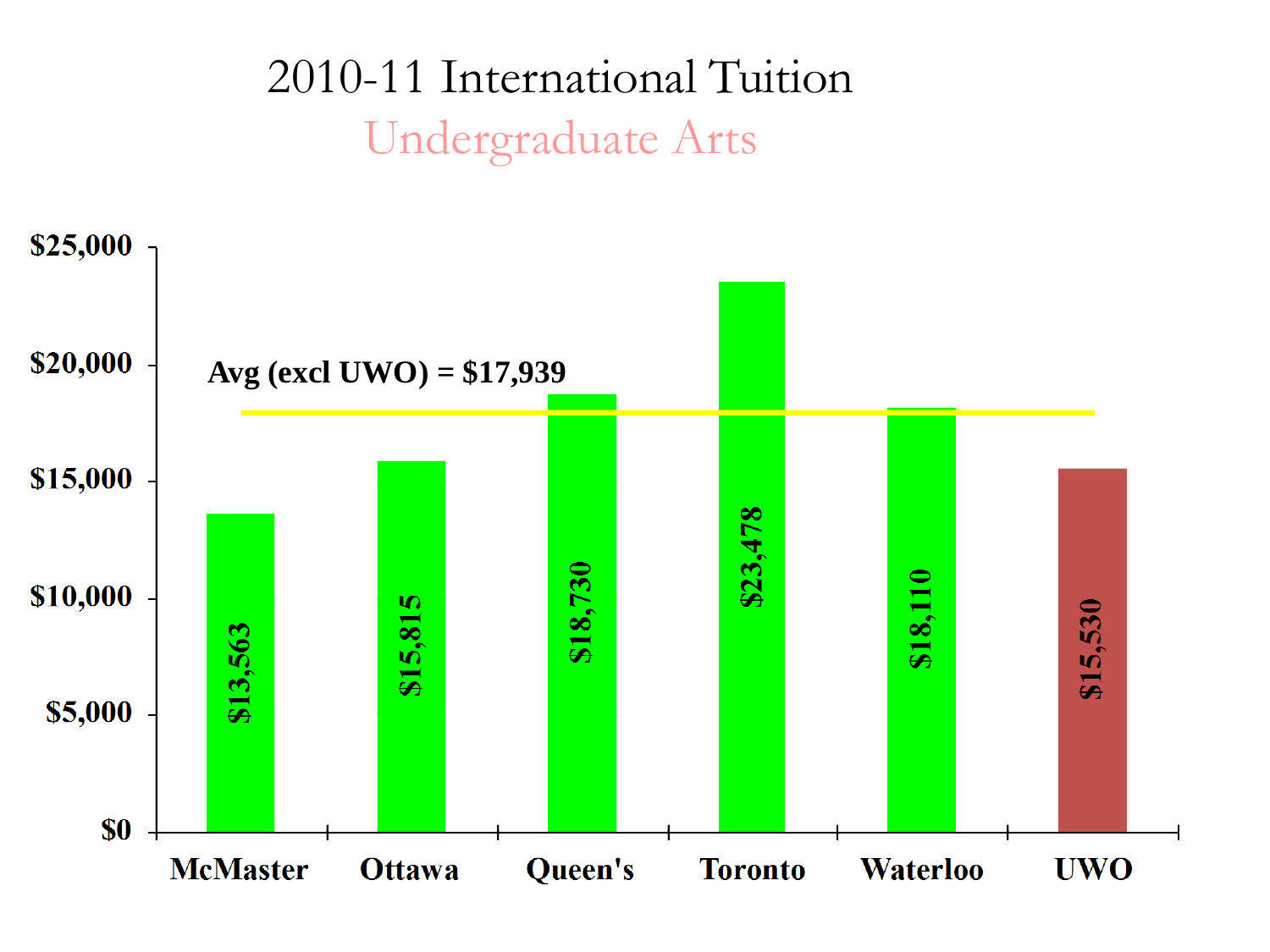### 2010-11 International Tuition Ph.D. Programs

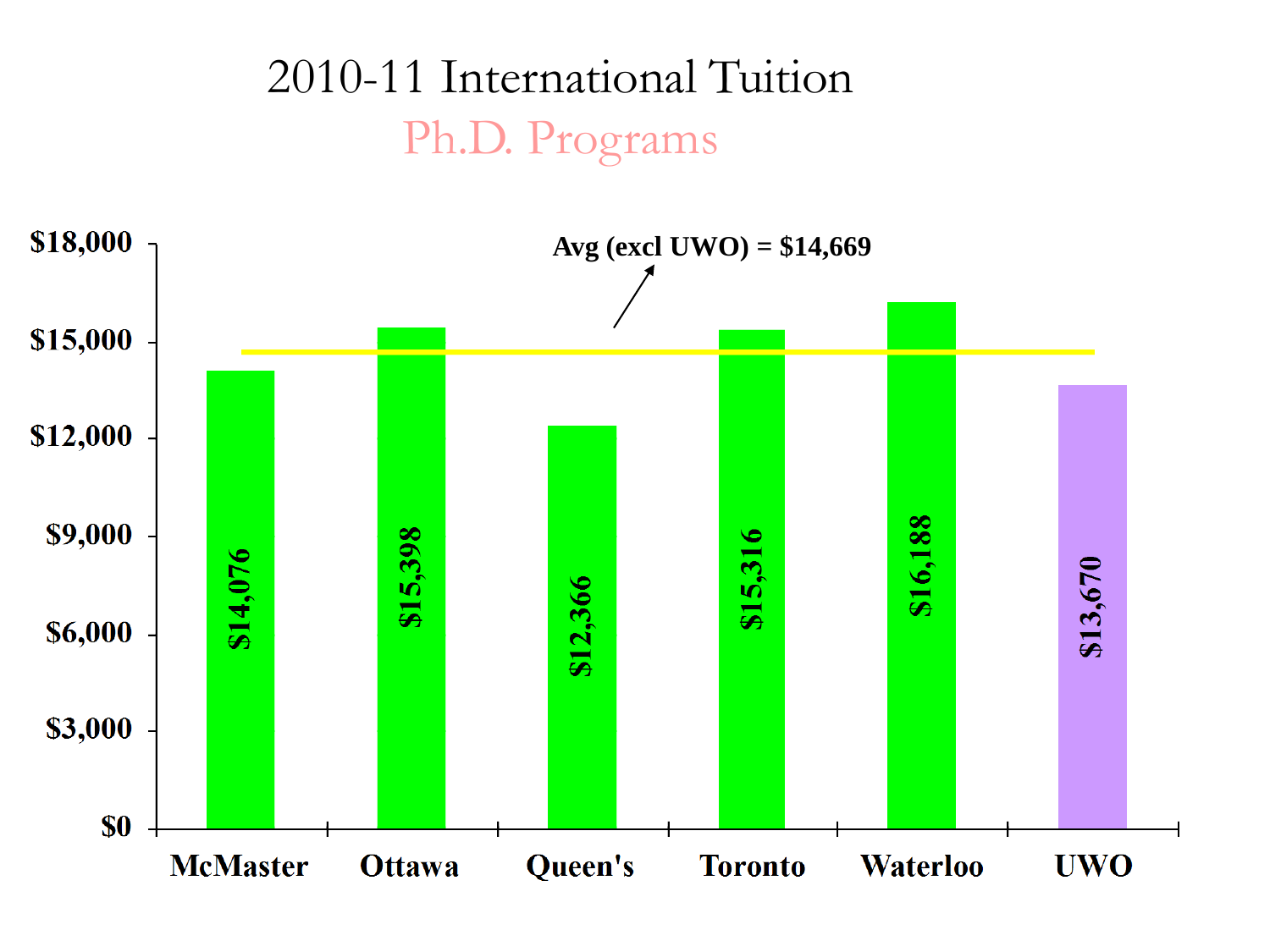### Tuition Recommendations for 2011-12 (Tables 11 to 13)

- **E** Domestic Tuition Increases
	- ■Based on provincial framework
	- First-entry undergraduate: 4.5% / 4.0%
	- Second-entry undergraduate: 8.0% / 4.0%
	- HBA Program: 3.0% / 3.0%
	- Graduate Programs: 4.0% to 8.0%
- ■International Tuition Increases
	- ■Undergraduate (excl. HBA): 8.0% / 4.0%
	- HBA Program: 3.0% / 3.0%
	- Graduate (excl. MBA): 6.0%
	- ■MBA Program: 12.7%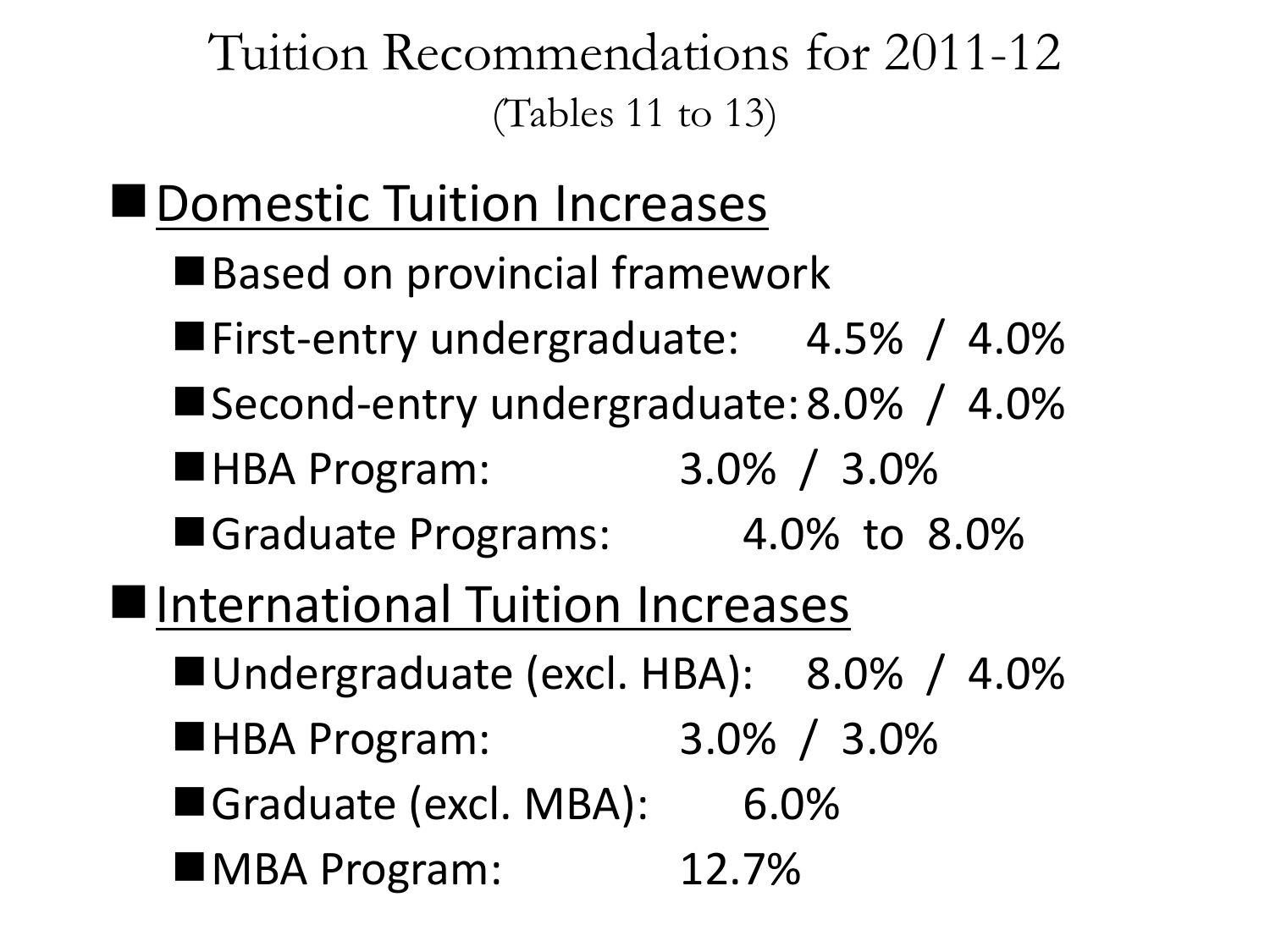## Projected 2011-12 Operating Revenues  $(Total = $604.1M)$



Govt Grants Tuition All Other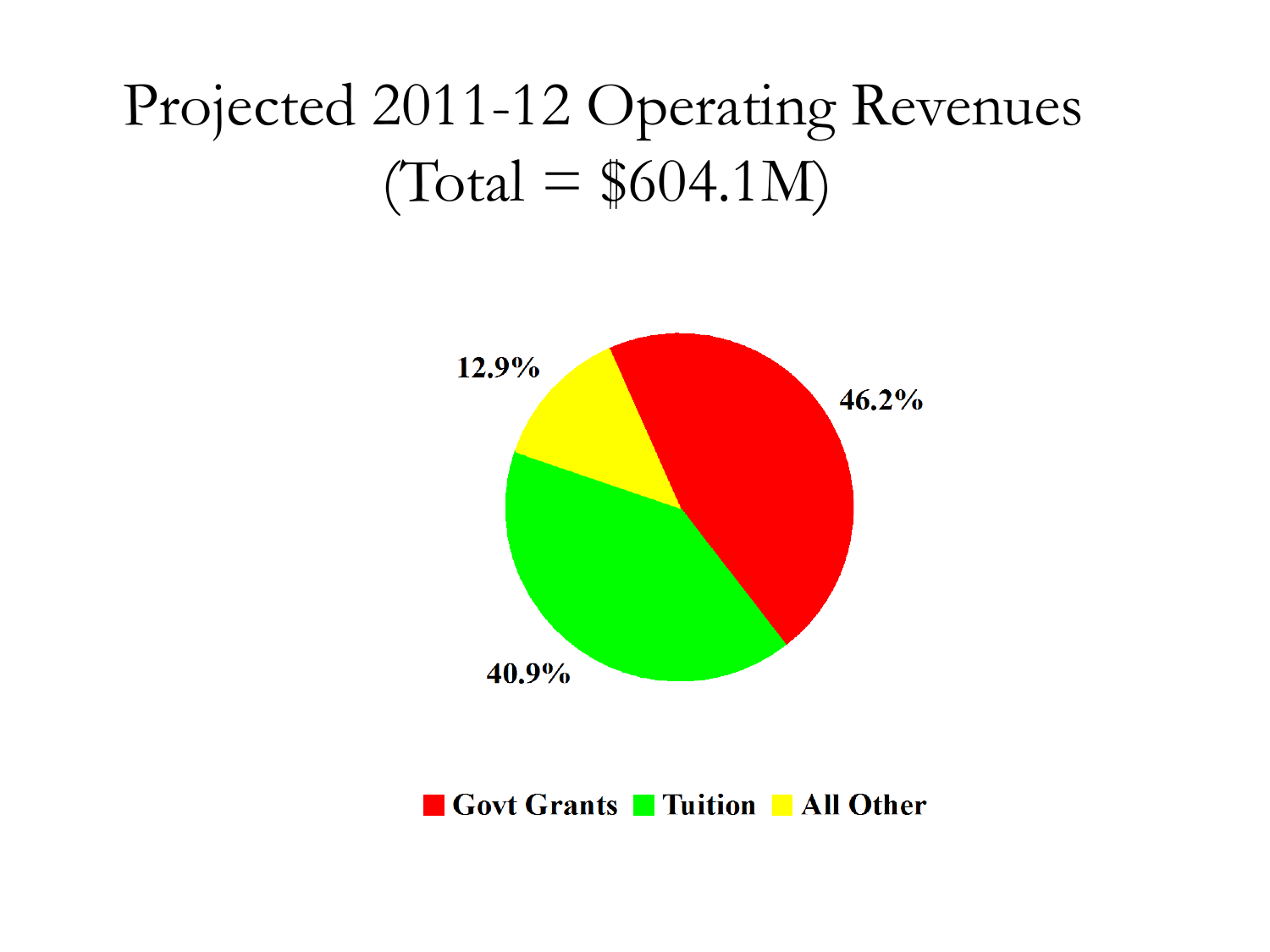# 2011-12 Operating Expenditures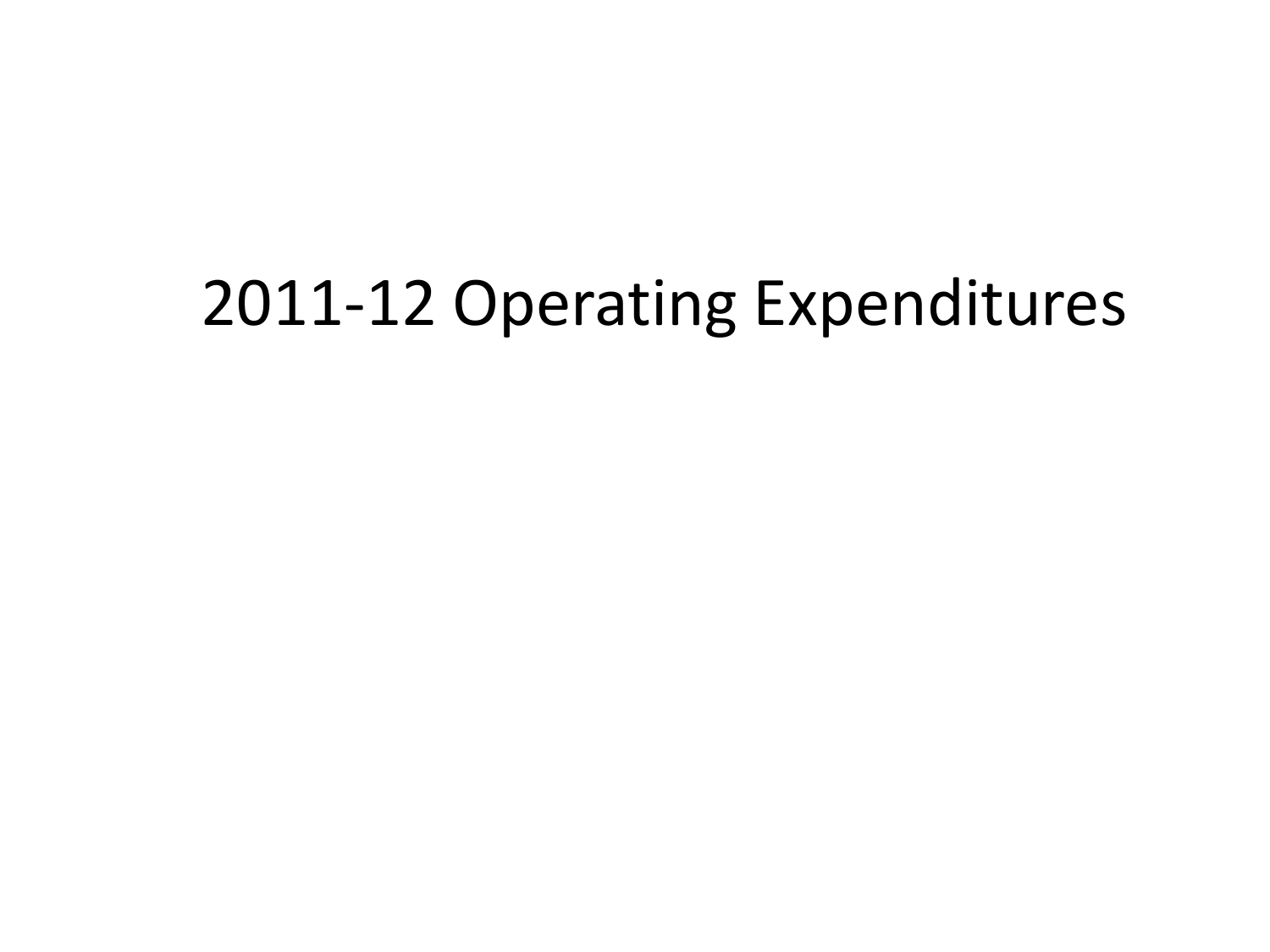Recommendations for the Faculties (Table 4)

- Initial Budget Adjustment (IBA)
- Faculty Turnover Recovery -- if applicable
- Academic Priorities Fund (APF) Allocations
- Targeted Medical Program Expansion Funding
- Ivey School's Funding Model continues
- New Revenue-sharing Mechanism for Faculties
- Faculties also receive One-time resources through the APF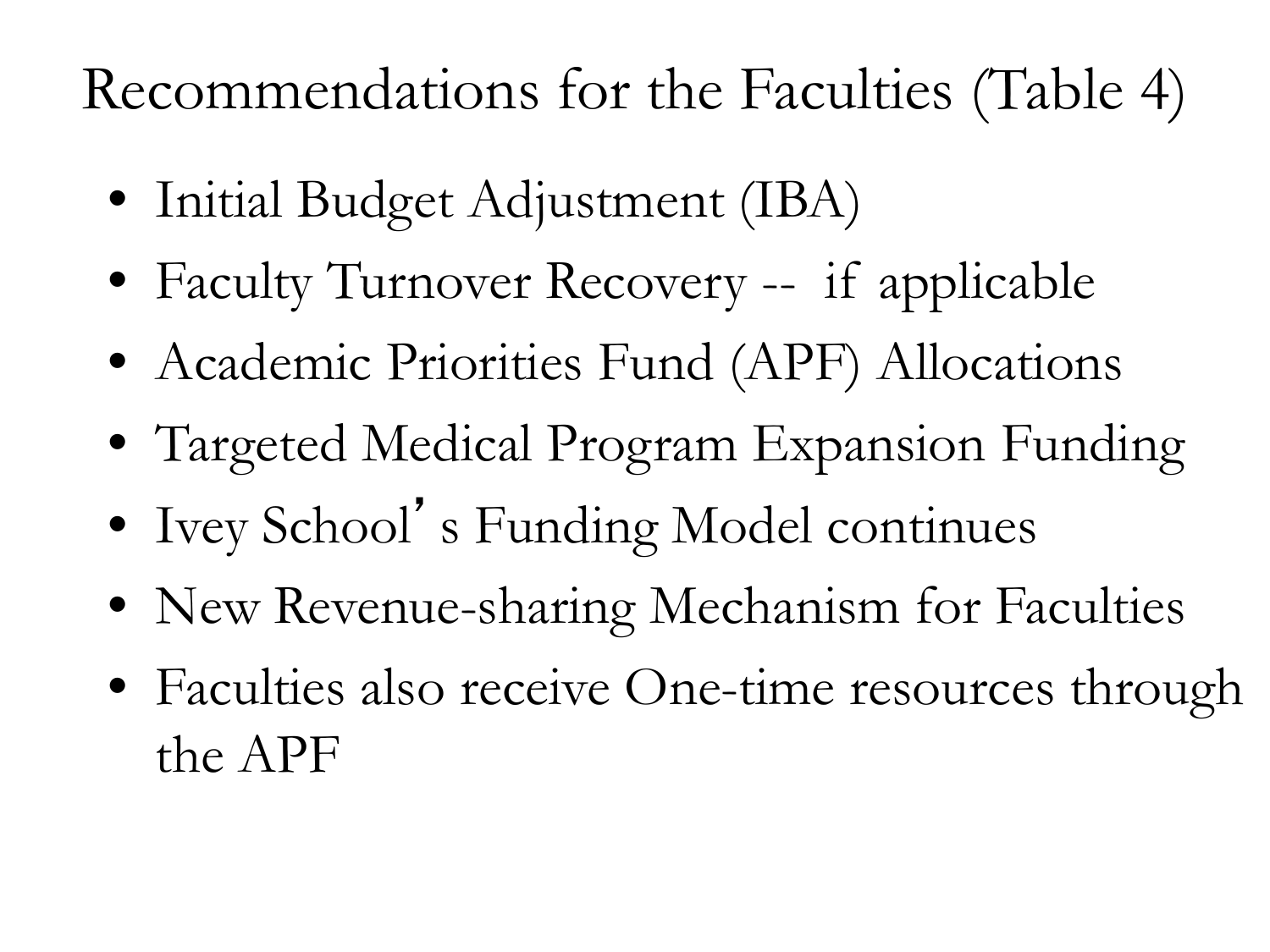New Revenue-Sharing Mechanism Preliminary Forecast (\$M)

40

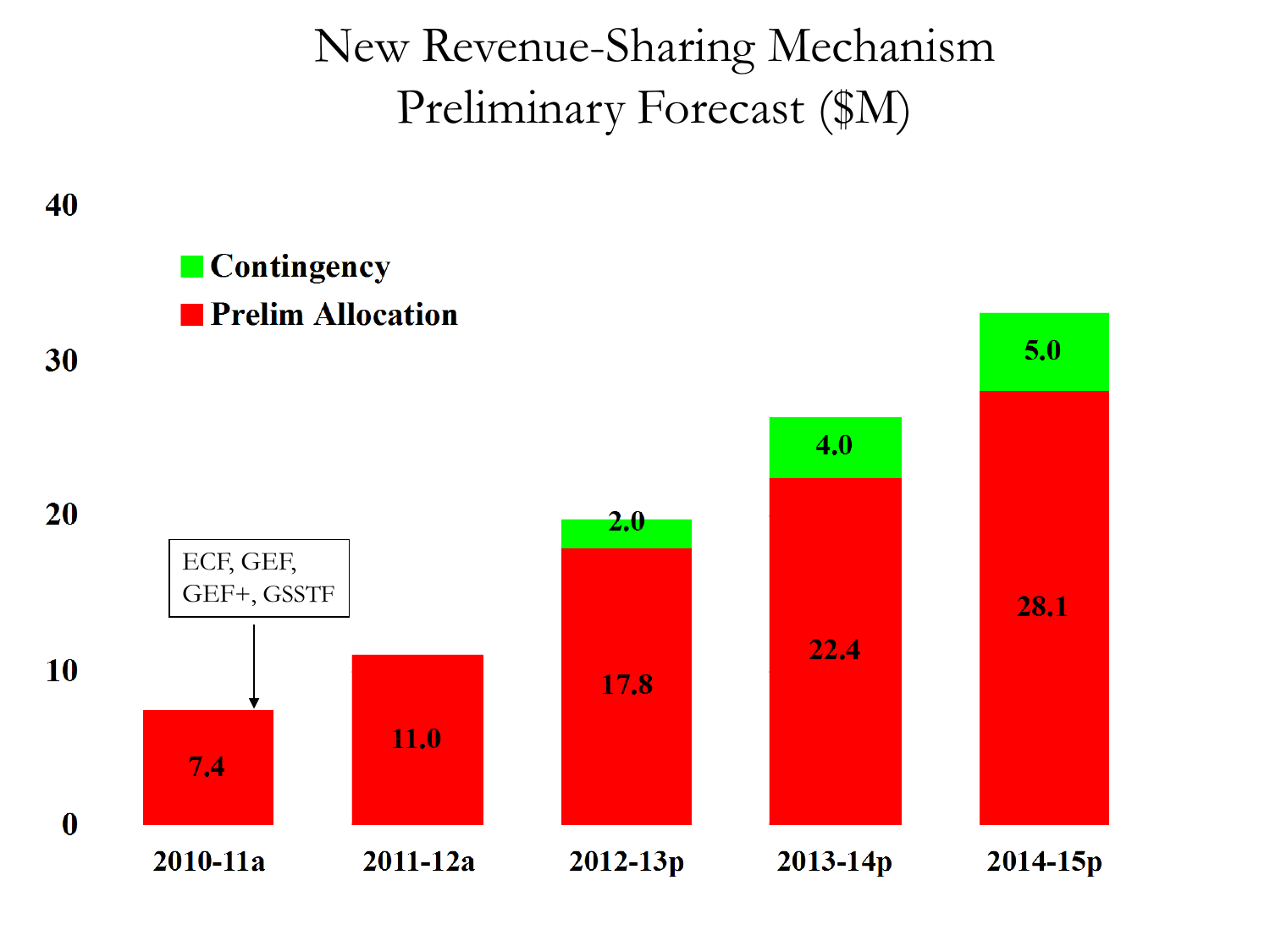Scholarships and Bursaries (Table 5)

- Overall increase of \$1.8M
	- Undergraduate scholarship increase by \$109K due to enrolment growth
	- Government-required tuition set-aside for needsbased student aid increases by \$769K
	- Privately-funded needs-based awards increase by \$296K
	- Central commitment of \$400K for graduate student bursaries
	- Faculties now responsible for graduate student support -- currently at \$25M from Faculty budgets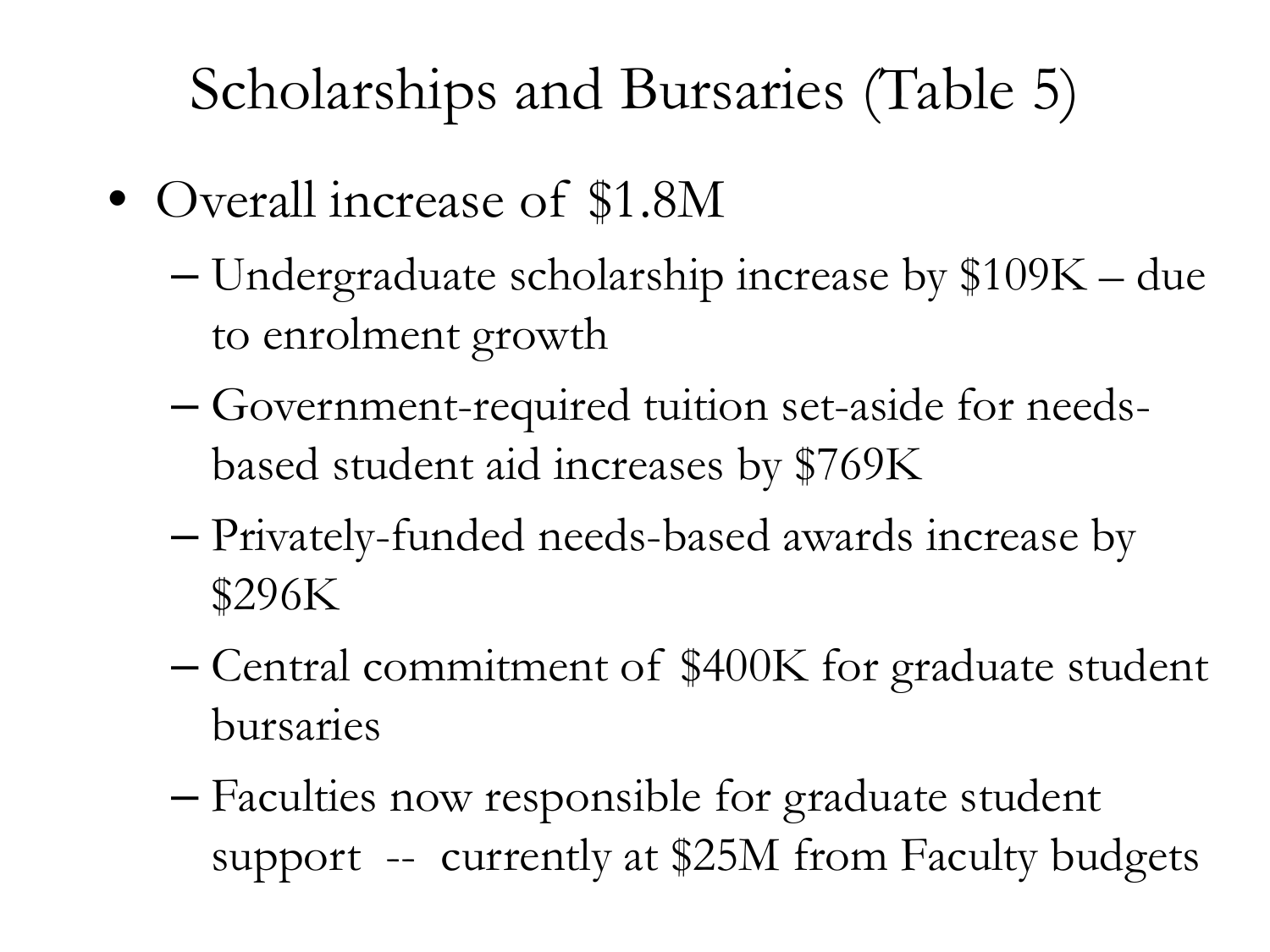## Recommendations for Support Units (Table 6)

- Initial Budget Adjustment (IBA)
- Support Unit Priorities Fund (SUPF) Allocations
- Support Units also receive \$1.3M in One-time Funds from the SUPF
- University Priorities addressed through Support Unit Base Budgets:
	- International UG enrolment expansion
	- Animal Care Services
	- Fundraising Campaign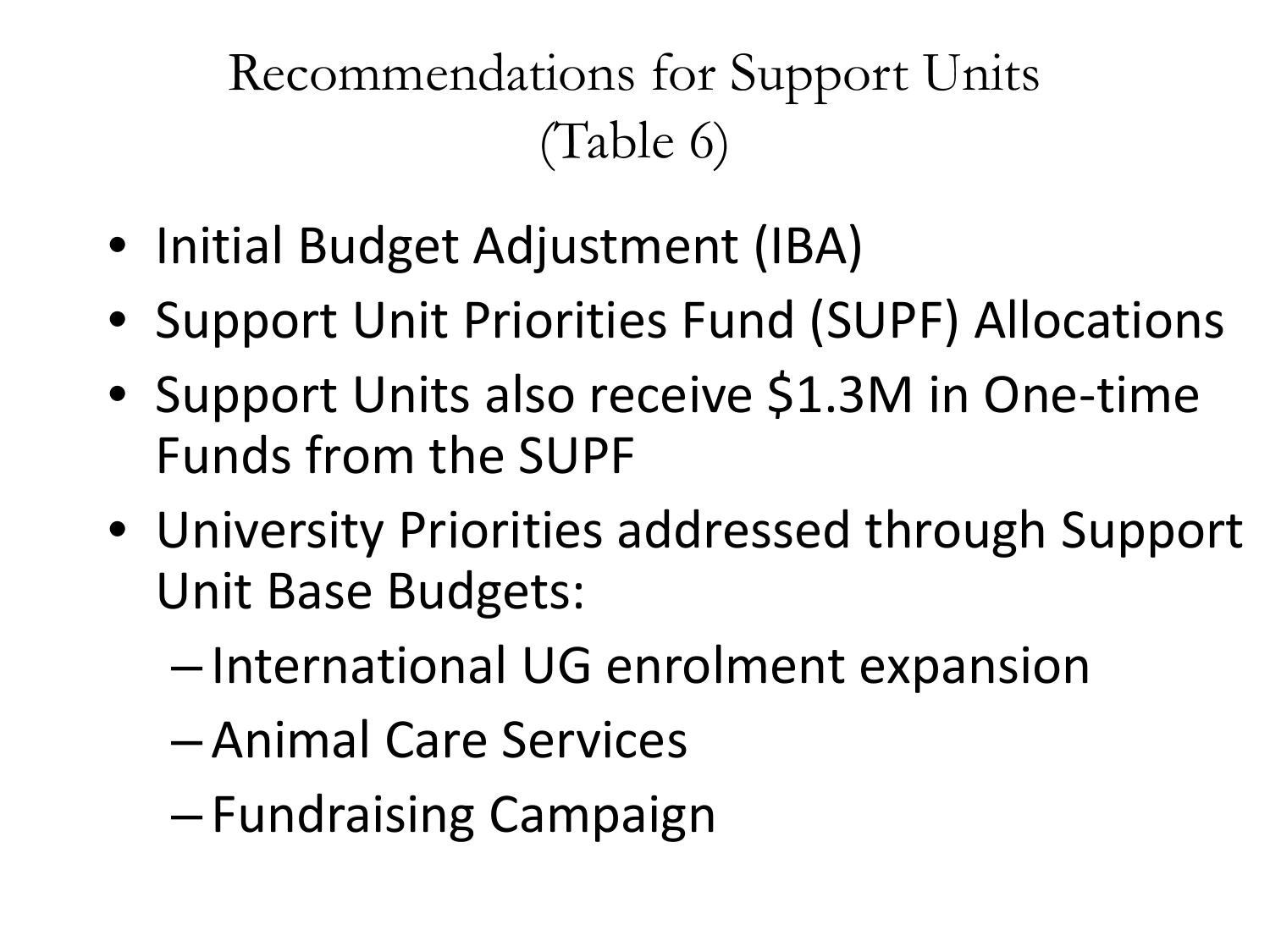University-wide Expenditures (Table 7)

- Major Items in 2011-12
	- $-$ Utilities  $$18.4M$
	- Library Acquisitions \$13.4M
	- MMI Transfer \$11.0M
	- $-$  IT Infrastructure Fund  $$6.9M$
	- FFICR Transfer to Capital \$ 3.0M

• Total of nearly \$60M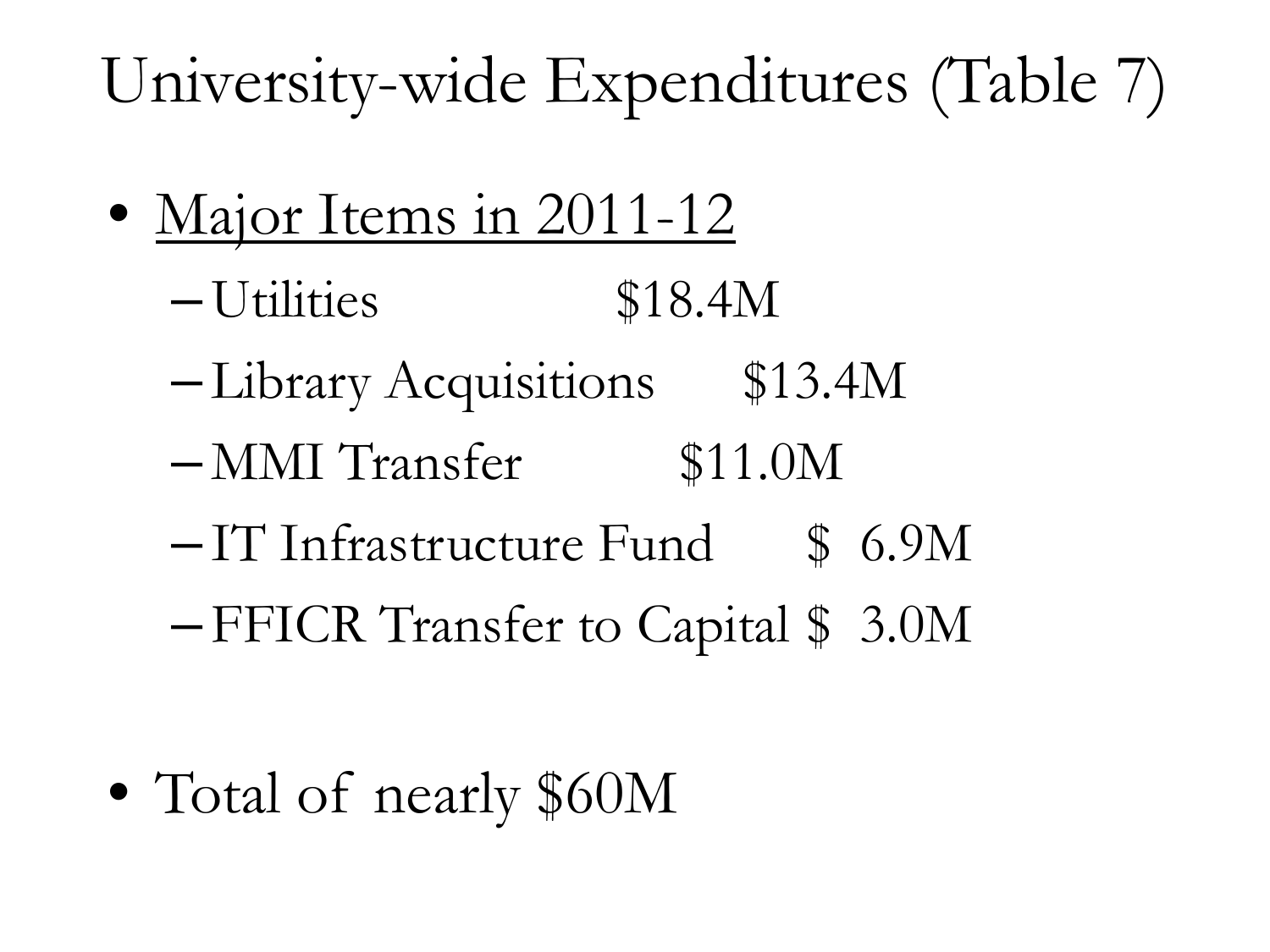One-Time Expenditures (Table 8)

- Major Items in 2011-12
	- Support for Fundraising Campaign \$11.5M
	- $-$ Wireless/Cellular Infrastructure  $$3.0M$
	- $-$  Flowthrough of Robarts Revenues  $$5.5M$
	- –Targeted Medical Pgm Expansion \$ 3.4M
	- $-$  Support for Research Initiatives  $$ 0.8M$
	- $-$  Faculty Recruitment Initiatives  $$ 0.6M$
- 

• Total of nearly \$30M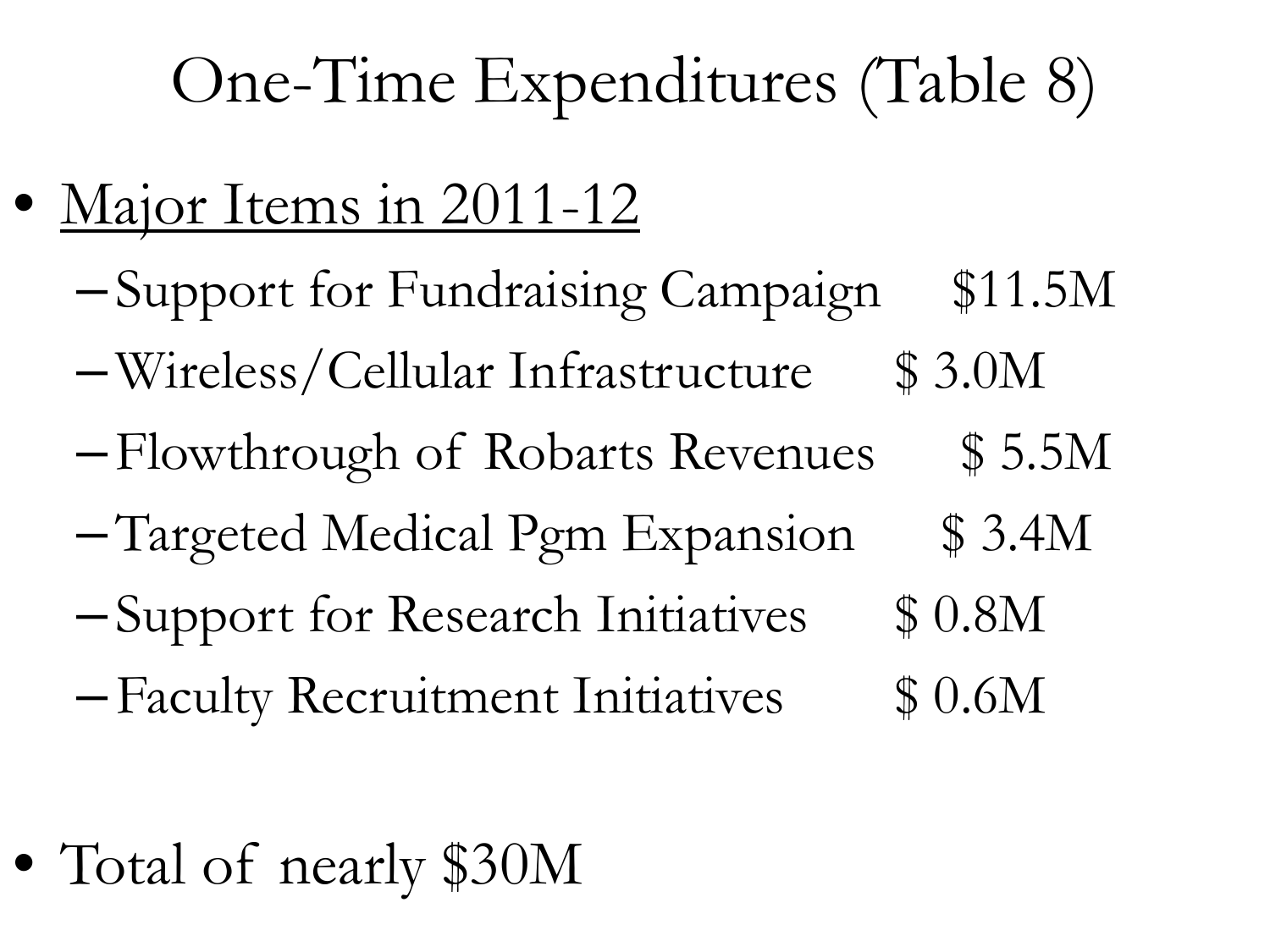## 2011-12 Operating Expenditures  $(Total = $602M)$



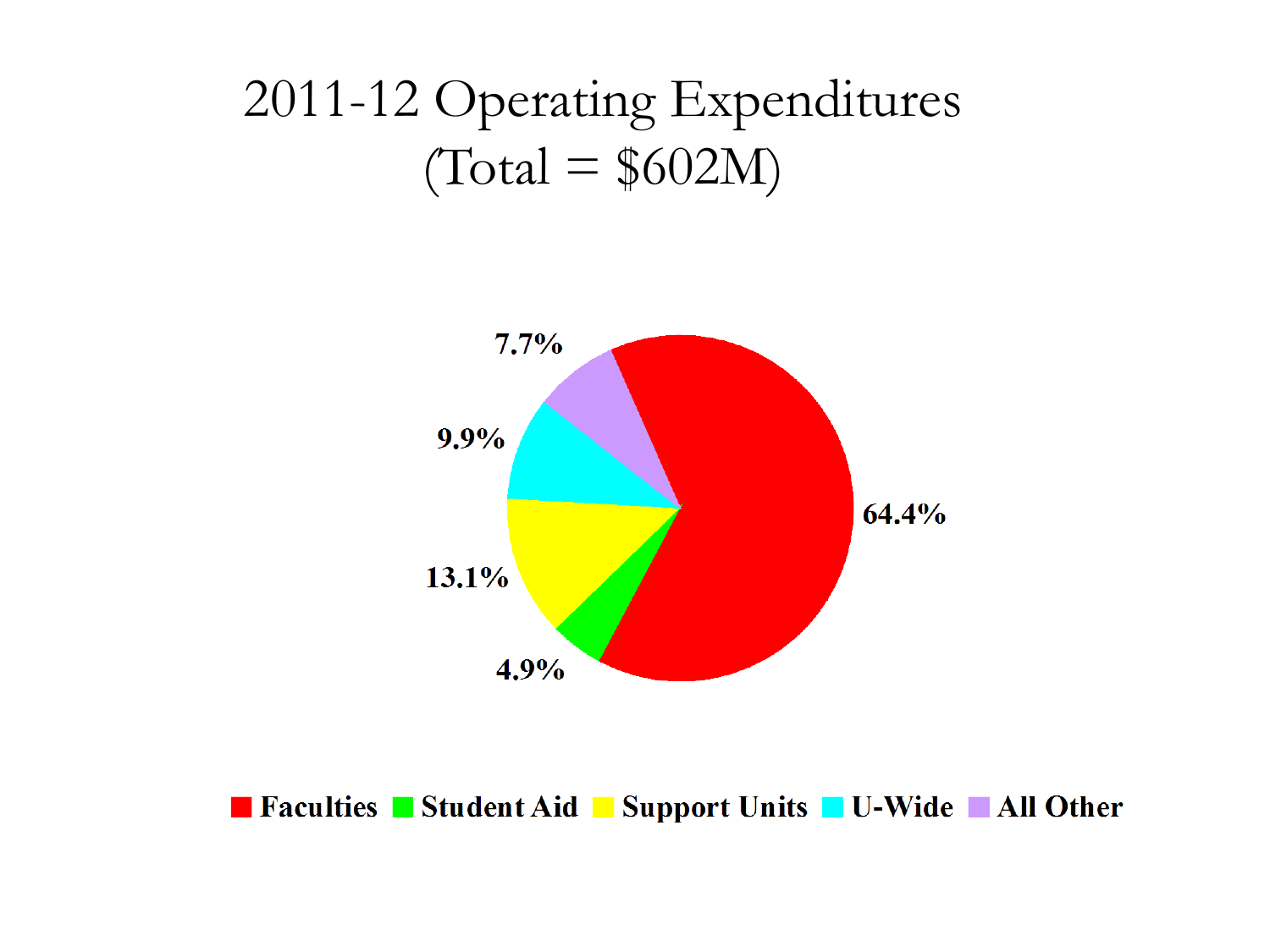### Operating Reserve Forecast (\$M)

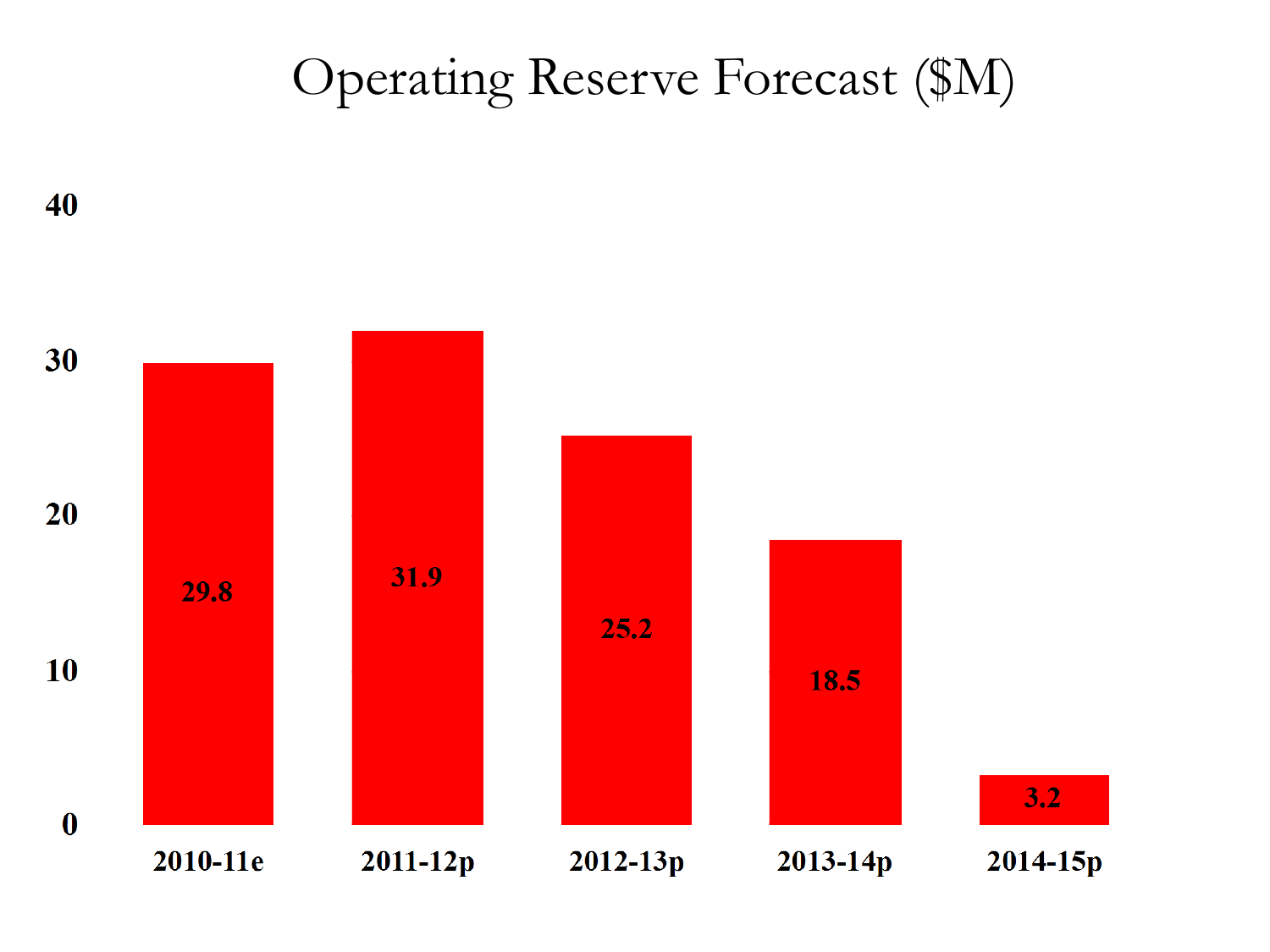# The Capital Budget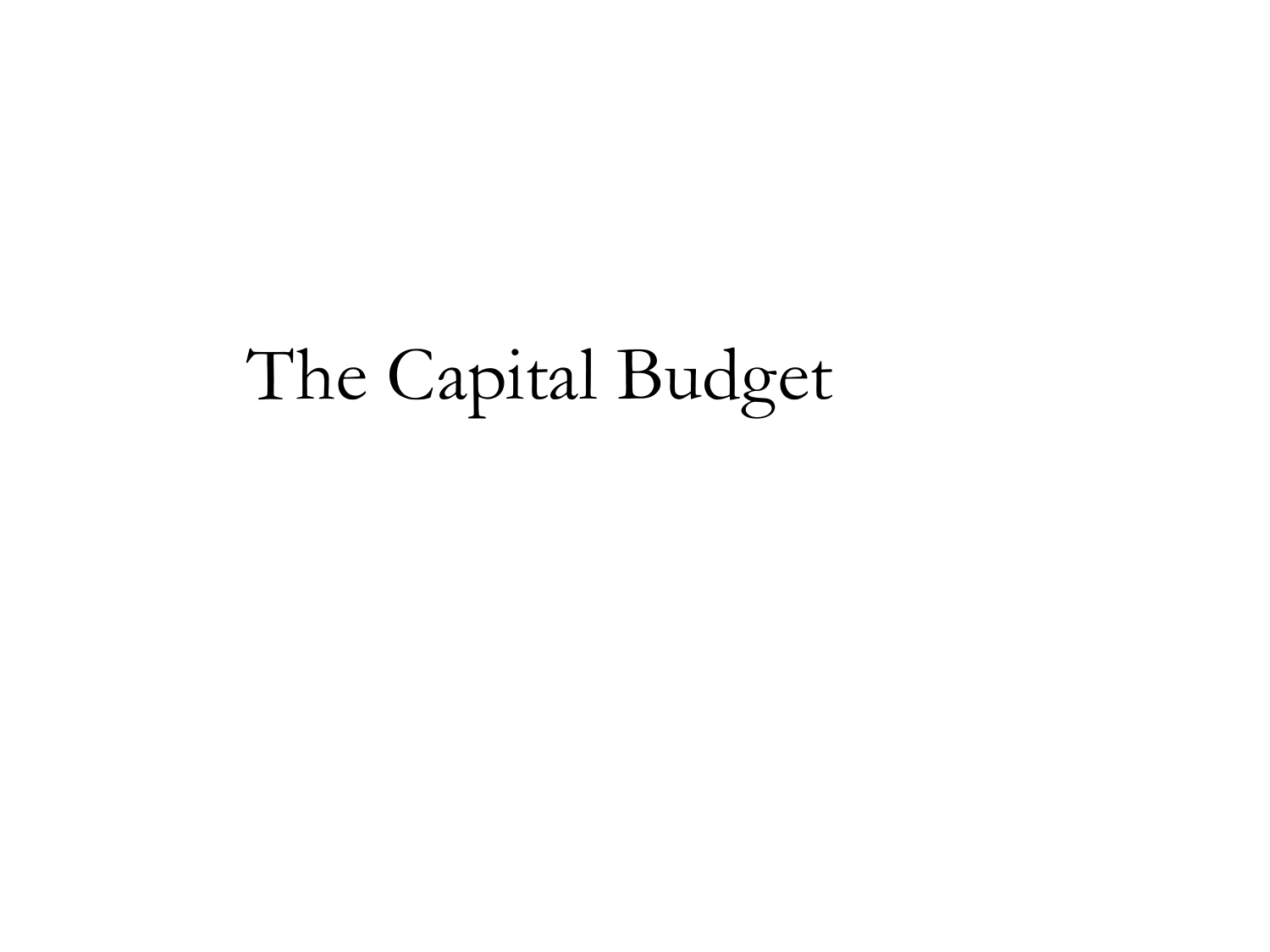## Overview of 2011-12 Capital Budget

- Supports Long-Range Space Plan – Total Spending of \$138.9M (Table 16)
- \$79.9M for New Construction (Table 19)
	- New Ivey Building (\$38.5M)
	- Undergraduate Residence (\$20.5M)
	- $-$  WindEEE (\$7.8M)
	- Family Medicine Building (\$6.7M)
	- AMP Support Building (\$2.5M)
	- B&G Courtyard (\$2.0M)
	- $-$  ICRC (\$1.6M)